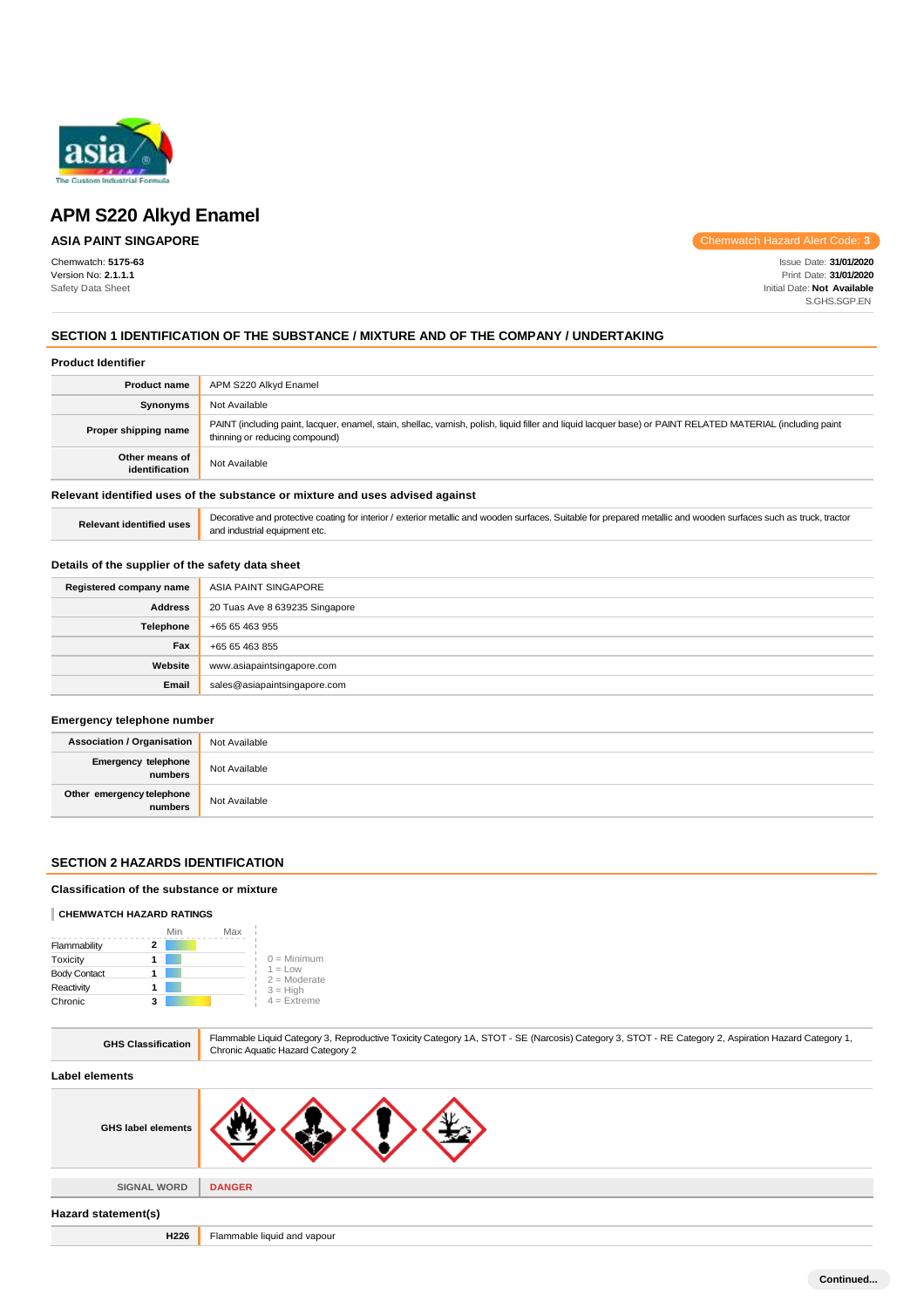| <b>H360</b> | May damage fertility or the unborn child                          |
|-------------|-------------------------------------------------------------------|
| <b>H336</b> | May cause drowsiness or dizziness                                 |
| <b>H373</b> | May cause damage to organs through prolonged or repeated exposure |
| <b>H304</b> | May be fatal if swallowed and enters airways                      |
| H411        | Toxic to aquatic life with long lasting effects                   |

# **Precautionary statement(s) Prevention**

| P201 | Obtain special instructions before use.                                    |
|------|----------------------------------------------------------------------------|
| P210 | Keep away from heat/sparks/open flames/hot surfaces. No smoking.           |
| P260 | Do not breathe dust/fume/gas/mist/vapours/spray.                           |
| P271 | Use only outdoors or in a well-ventilated area.                            |
| P280 | Wear protective gloves/protective clothing/eye protection/face protection. |
| P240 | Ground/bond container and receiving equipment.                             |
| P241 | Use explosion-proof electrical/ventilating/lighting//equipment.            |
| P242 | Use only non-sparking tools.                                               |
| P243 | Take precautionary measures against static discharge.                      |
| P273 | Avoid release to the environment.                                          |

# **Precautionary statement(s) Response**

| P301+P310      | IF SWALLOWED: Immediately call a POISON CENTER/doctor/                                              |
|----------------|-----------------------------------------------------------------------------------------------------|
| P308+P313      | IF exposed or concerned: Get medical advice/attention.                                              |
| P331           | Do NOT induce vomiting.                                                                             |
| P370+P378      | In case of fire: Use alcohol resistant foam or normal protein foam for extinction.                  |
| P312           | Call a POISON CENTER/doctor//if you feel unwell.                                                    |
| P391           | Collect spillage.                                                                                   |
| P303+P361+P353 | IF ON SKIN (or hair): Take off immediately all contaminated clothing. Rinse skin with water/shower. |
| P304+P340      | IF INHALED: Remove person to fresh air and keep comfortable for breathing.                          |

# **Precautionary statement(s) Storage**

| P403+P235 | Store in a well-ventilated place. Keep cool.                     |
|-----------|------------------------------------------------------------------|
| P405      | Store locked up.                                                 |
| P403+P233 | Store in a well-ventilated place. Keep container tightly closed. |

# **Precautionary statement(s) Disposal**

**P501** Dispose of contents/container in accordance with local regulations.

# **SECTION 3 COMPOSITION / INFORMATION ON INGREDIENTS**

# **Substances**

See section below for composition of Mixtures

# **Mixtures**

| <b>CAS No</b> | %[weight] | Name                                        |
|---------------|-----------|---------------------------------------------|
| 64742-82-1    | 30-60     | naphtha petroleum, heavy, hydrodesulfurised |
| 91671-83-9    |           | lead(2+) isooctanoate, basic                |

# **SECTION 4 FIRST AID MEASURES**

# **Description of first aid measures**

| <b>Eye Contact</b>  | If this product comes in contact with the eyes:<br>Wash out immediately with fresh running water.<br>Ensure complete irrigation of the eye by keeping eyelids apart and away from eye and moving the eyelids by occasionally lifting the upper and lower lids.<br>► Seek medical attention without delay; if pain persists or recurs seek medical attention.<br>▶ Removal of contact lenses after an eye injury should only be undertaken by skilled personnel.                    |
|---------------------|------------------------------------------------------------------------------------------------------------------------------------------------------------------------------------------------------------------------------------------------------------------------------------------------------------------------------------------------------------------------------------------------------------------------------------------------------------------------------------|
| <b>Skin Contact</b> | If skin contact occurs:<br>Immediately remove all contaminated clothing, including footwear.<br>Flush skin and hair with running water (and soap if available).<br>▶ Seek medical attention in event of irritation.                                                                                                                                                                                                                                                                |
| Inhalation          | If fumes or combustion products are inhaled remove from contaminated area.<br>Lay patient down. Keep warm and rested.<br>▶ Prostheses such as false teeth, which may block airway, should be removed, where possible, prior to initiating first aid procedures.<br>Apply artificial respiration if not breathing, preferably with a demand valve resuscitator, bag-valve mask device, or pocket mask as trained. Perform CPR if<br>necessary.<br>Transport to hospital, or doctor. |
|                     |                                                                                                                                                                                                                                                                                                                                                                                                                                                                                    |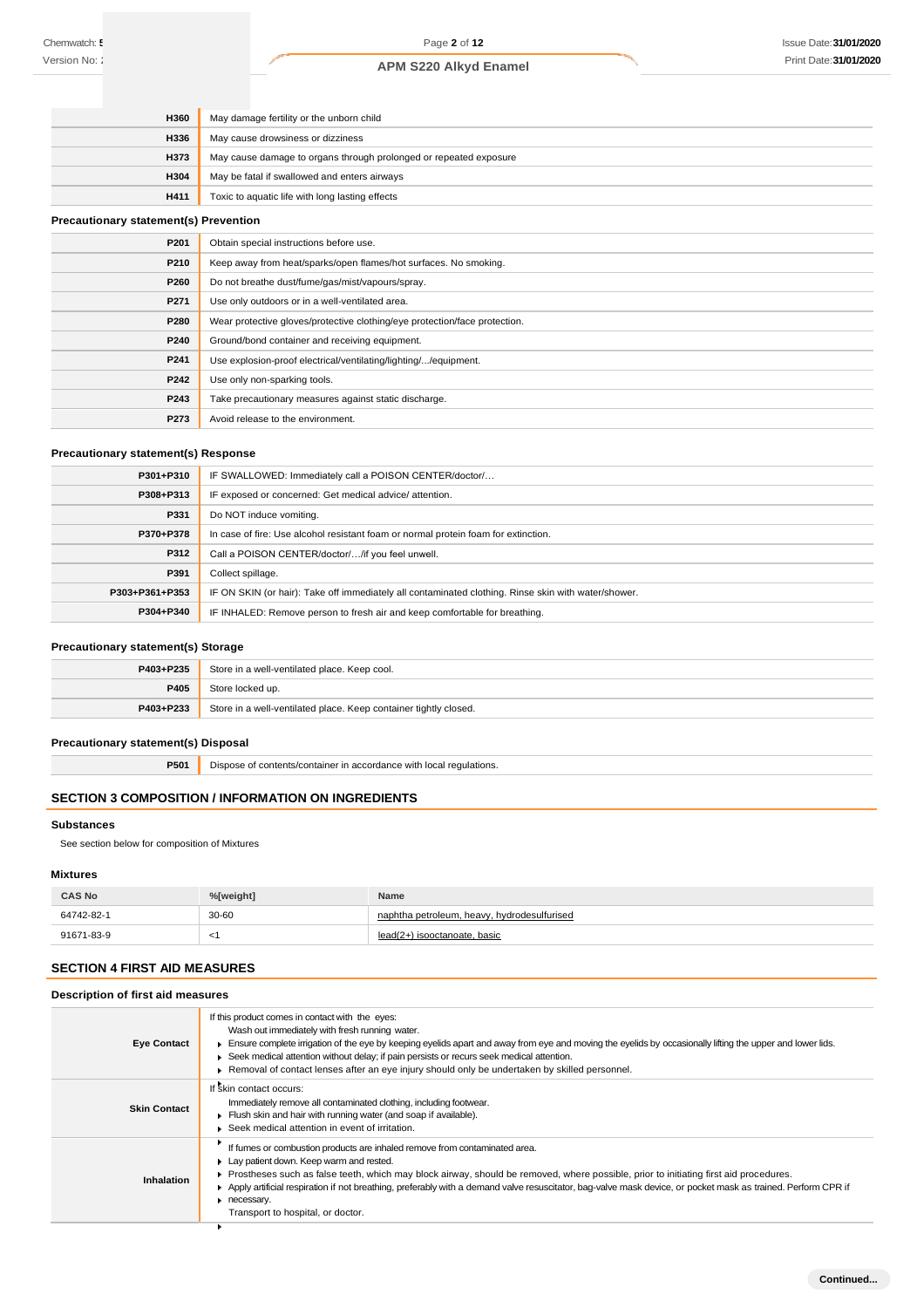If swallowed do **NOT** induce vomiting. If vomiting occurs, lean patient forward or place on left side (head-down position, if possible) to maintain open airway and prevent aspiration. **Deserve the patient carefully.** Never give liquid to a person showing signs of being sleepy or with reduced awareness; i.e. becoming unconscious.  $\bullet$ **Ingestion**Give water to rinse out mouth, then provide liquid slowly and as much as casualty can comfortably drink. ▶ Seek medical advice. Avoid giving milk or oils. Avoid giving alcohol. If spontaneous vomiting appears imminent or occurs, hold patient's head down, lower than their hips to help avoid possible aspiration of vomitus.

# **Indication of any immediate medical attention and special treatment needed**

- For acute or short term repeated exposures to petroleum distillates or related hydrocarbons:
	- Primary threat to life, from pure petroleum distillate ingestion and/or inhalation, is respiratory failure.
- Patients should be quickly evaluated for signs of respiratory distress (e.g. cyanosis, tachypnoea, intercostal retraction, obtundation) and given oxygen. Patients with inadequate tidal volumes or poor arterial blood gases (pO2 50 mm Hg) should be intubated.
- ▶ Arrhythmias complicate some hydrocarbon ingestion and/or inhalation and electrocardiographic evidence of myocardial injury has been reported; intravenous lines and cardiac monitors should be established in obviously symptomatic patients. The lungs excrete inhaled solvents, so that hyperventilation improves clearance.
- A chest x-ray should be taken immediately after stabilisation of breathing and circulation to document aspiration and detect the presence of pneumothorax.
- Epinephrine (adrenalin) is not recommended for treatment of bronchospasm because of potential myocardial sensitisation to catecholamines. Inhaled cardioselective bronchodilators (e.g. Alupent, Salbutamol) are the preferred agents, with aminophylline a second choice.
- Lavage is indicated in patients who require decontamination; ensure use of cuffed endotracheal tube in adult patients. [Ellenhorn and Barceloux: Medical Toxicology]

Any material aspirated during vomiting may produce lung injury. Therefore emesis should not be induced mechanically or pharmacologically. Mechanical means should be used if it is considered necessary to evacuate the stomach contents; these include gastric lavage after endotracheal intubation. If spontaneous vomiting has occurred after ingestion, the patient should be monitored for difficult breathing, as adverse effects of aspiration into the lungs may be delayed up to 48 hours.

- Gastric acids solubilise lead and its salts and lead absorption occurs in the small bowel.
- Particles of less than 1 um diameter are substantially absorbed by the alveoli following inhalation.
- Ead is distributed to the red blood cells and has a half-life of 35 days. It is subsequently redistributed to soft tissue & bone-stores or eliminated. The kidney accounts for 75% of daily lead loss; integumentary and alimentary losses account for the remainder.
- ▶ Neurasthenic symptoms are the most common symptoms of intoxication. Lead toxicity produces a classic motor neuropathy. Acute encephalopathy appears infrequently in adults. Diazepam is the best drug for seizures.
- ▶ Whole-blood lead is the best measure of recent exposure; free erythrocyte protoporphyrin (FEP) provides the best screening for chronic exposure. Obvious clinical symptoms occur in adults when whole-blood lead exceeds 80 ug/dL.
- ▶ British Anti-Lewisite is an effective antidote and enhances faecal and urinary excretion of lead. The onset of action of BAL is about 30 minutes and most of the chelated metal complex is excreted in 4-6 hours, primarily in the bile. Adverse reaction appears in up to 50% of patients given BAL in doses exceeding 5 mg/kg. CaNa2EDTA has also been used alone or in concert with BAL as an antidote. D-penicillamine is the usual oral agent for mobilisation of bone lead; its use in the treatment of lead poisoning remains investigational. 2,3-dimercapto-1-propanesulfonic acid (DMPS) and dimercaptosuccinic acid (DMSA) are water soluble analogues of BAL and their effectiveness is undergoing review. As a rule, stop BAL if lead decreases below 50 ug/dL; stop CaNa2EDTA if blood lead decreases below 40 ug/dL or urinary lead drops below 2 mg/24hrs.

#### [Ellenhorn & Barceloux: Medical Toxicology]

#### BIOLOGICAL EXPOSURE INDEX - BEI

These represent the determinants observed in specimens collected from a healthy worker who has been exposed at the Exposure Standard (ES or TLV):

| Determinant                     | Index                                             | Sampling Time          | Comments |
|---------------------------------|---------------------------------------------------|------------------------|----------|
| 1. Lead in blood                | 30 ug/100 ml                                      | Not Critical           |          |
| 2. Lead in urine                | 150 ug/gm creatinine                              | <b>Not Critical</b>    |          |
| 3. Zinc protoporphyrin in blood | 250 ug/100 ml erythrocytes OR 100 ug/100 ml blood | After 1 month exposure |          |
|                                 |                                                   |                        |          |

B: Background levels occur in specimens collected from subjects **NOT** exposed.

# **SECTION 5 FIREFIGHTING MEASURES**

#### **Extinguishing media**

- Foam.
- Dry chemical powder.
- BCF (where regulations permit).
- Carbon dioxide.
- Water spray or fog Large fires only.

### **Special hazards arising from the substrate or mixture**

| <b>Fire Incompatibility</b>    | Avoid contamination with oxidising agents i.e. nitrates, oxidising acids, chlorine bleaches, pool chlorine etc. as ignition may result                                                                                                                                                                                                                                                                                                                                                                                                                                                                                                               |  |  |
|--------------------------------|------------------------------------------------------------------------------------------------------------------------------------------------------------------------------------------------------------------------------------------------------------------------------------------------------------------------------------------------------------------------------------------------------------------------------------------------------------------------------------------------------------------------------------------------------------------------------------------------------------------------------------------------------|--|--|
| <b>Advice for firefighters</b> |                                                                                                                                                                                                                                                                                                                                                                                                                                                                                                                                                                                                                                                      |  |  |
| <b>Fire Fighting</b>           | Alert Fire Brigade and tell them location and nature of hazard.<br>May be violently or explosively reactive.<br>Wear breathing apparatus plus protective gloves.<br>Prevent, by any means available, spillage from entering drains or water course.<br>If safe, switch off electrical equipment until vapour fire hazard removed.<br>Use water delivered as a fine spray to control fire and cool adjacent area.<br>Avoid spraying water onto liquid pools.<br>DO NOT approach containers suspected to be hot.<br>Cool fire exposed containers with water spray from a protected location.<br>If safe to do so, remove containers from path of fire. |  |  |
| <b>Fire/Explosion Hazard</b>   | Liquid and vapour are flammable.<br>Moderate fire hazard when exposed to heat or flame.<br>Vapour forms an explosive mixture with air.<br>Moderate explosion hazard when exposed to heat or flame.<br>Vapour may travel a considerable distance to source of ignition.<br>Heating may cause expansion or decomposition leading to violent rupture of containers.<br>On combustion, may emit toxic fumes of carbon monoxide (CO).<br>Combustion products include, carbon dioxide (CO2), metal oxides, other pyrolysis products typical of burning organic material                                                                                    |  |  |

**Continued...**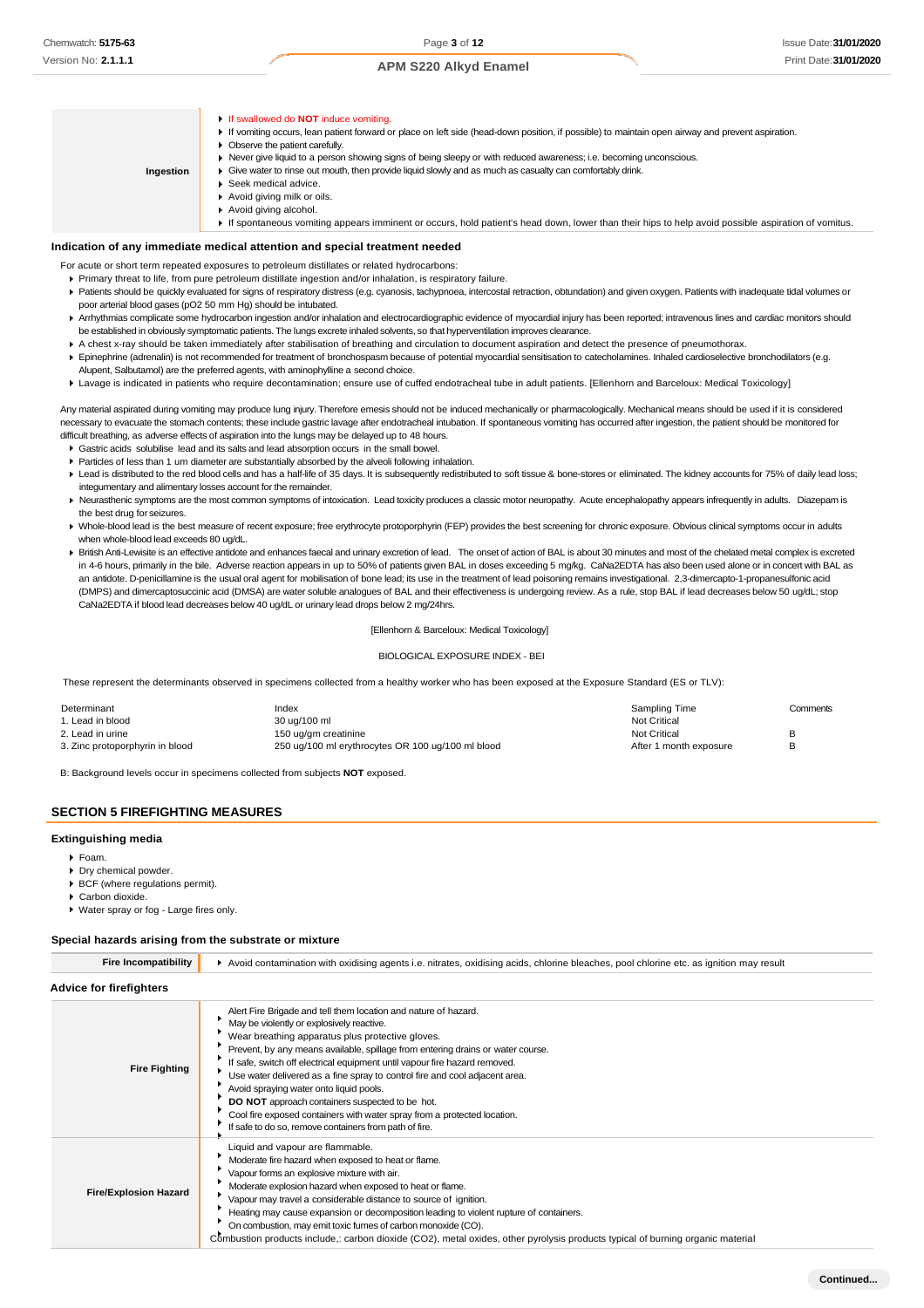# **SECTION 6 ACCIDENTAL RELEASE MEASURES**

#### **Personal precautions, protective equipment and emergency procedures Minor Spills** Remove all ignition sources. Clean up all spills immediately. Avoid breathing vapours and contact with skin and eyes. Control personal contact with the substance, by using protective equipment. Contain and absorb small quantities with vermiculite or other absorbent material. Wipe up. Collect residues in a flammable waste container. **Major Spills** Clear area of personnel and move upwind. Alert Fire Brigade and tell them location and nature of hazard. May be violently or explosively reactive. Wear breathing apparatus plus protective gloves. Prevent, by any means available, spillage from entering drains or water course. Consider evacuation (or protect in place). No smoking, naked lights or ignition sources. Increase ventilation. Stop leak if safe to do so. Water spray or fog may be used to disperse /absorb vapour. Contain spill with sand, earth or vermiculite. Use only spark-free shovels and explosion proof equipment. Collect recoverable product into labelled containers for recycling. Absorb remaining product with sand, earth or vermiculite. Collect solid residues and seal in labelled drums for disposal. Wash area and prevent runoff into drains. If contamination of drains or waterways occurs, advise emergency services.

Personal Protective Equipment advice is contained in Section 8 of the SDS.

# **SECTION 7 HANDLING AND STORAGE**

#### **Precautions for safe handling**

| Safe handling            | The conductivity of this material may make it a static accumulator., A liquid is typically considered nonconductive if its conductivity is below 100 pS/m and is<br>considered semi-conductive if its conductivity is below 10 000 pS/m., Whether a liquid is nonconductive or semi-conductive, the precautions are the same., A<br>number of factors, for example liquid temperature, presence of contaminants, and anti-static additives can greatly influence the conductivity of a liquid.<br>Even with proper grounding and bonding, this material can still accumulate an electrostatic charge. If sufficient charge is allowed to accumulate, electrostatic<br>discharge and ignition of flammable air-vapour mixtures can occur.<br>Containers, even those that have been emptied, may contain explosive vapours.<br>Do NOT cut, drill, grind, weld or perform similar operations on or near containers.<br><b>DO NOT</b> allow clothing wet with material to stay in contact with skin<br>Avoid all personal contact, including inhalation.<br>Wear protective clothing when risk of overexposure occurs.<br>Use in a well-ventilated area.<br>Prevent concentration in hollows and sumps.<br>DO NOT enter confined spaces until atmosphere has been checked.<br>Avoid smoking, naked lights or ignition sources.<br>Avoid generation of static electricity.<br><b>DO NOT</b> use plastic buckets.<br>Earth all lines and equipment.<br>Use spark-free tools when handling.<br>Avoid contact with incompatible materials.<br>When handling, DO NOT eat, drink or smoke.<br>Keep containers securely sealed when not in use.<br>Avoid physical damage to containers.<br>Always wash hands with soap and water after handling.<br>Work clothes should be laundered separately.<br>Use good occupational work practice.<br>Observe manufacturer's storage and handling recommendations contained within this SDS.<br>Atmosphere should be regularly checked against established exposure standards to ensure safe working conditions. |
|--------------------------|---------------------------------------------------------------------------------------------------------------------------------------------------------------------------------------------------------------------------------------------------------------------------------------------------------------------------------------------------------------------------------------------------------------------------------------------------------------------------------------------------------------------------------------------------------------------------------------------------------------------------------------------------------------------------------------------------------------------------------------------------------------------------------------------------------------------------------------------------------------------------------------------------------------------------------------------------------------------------------------------------------------------------------------------------------------------------------------------------------------------------------------------------------------------------------------------------------------------------------------------------------------------------------------------------------------------------------------------------------------------------------------------------------------------------------------------------------------------------------------------------------------------------------------------------------------------------------------------------------------------------------------------------------------------------------------------------------------------------------------------------------------------------------------------------------------------------------------------------------------------------------------------------------------------------------------------------------------------------------------------------------------------------------------------|
| <b>Other information</b> | Store in original containers in approved flammable liquid storage area.<br>Store away from incompatible materials in a cool, dry, well-ventilated area.<br><b>DO NOT</b> store in pits, depressions, basements or areas where vapours may be trapped.<br>No smoking, naked lights, heat or ignition sources.<br>Storage areas should be clearly identified, well illuminated, clear of obstruction and accessible only to trained and authorised personnel - adequate security<br>must be provided so that unauthorised personnel do not have access.<br>Store according to applicable regulations for flammable materials for storage tanks, containers, piping, buildings, rooms, cabinets, allowable quantities and<br>minimum storage distances.<br>Use non-sparking ventilation systems, approved explosion proof equipment and intrinsically safe electrical systems.<br>Have appropriate extinguishing capability in storage area (e.g. portable fire extinguishers - dry chemical, foam or carbon dioxide) and flammable gas<br>detectors.<br>Keep adsorbents for leaks and spills readily available.<br>Protect containers against physical damage and check regularly for leaks.<br>Observe manufacturer's storage and handling recommendations contained within this SDS.<br>In addition, for tank storages (where appropriate):<br>Store in grounded, properly designed and approved vessels and away from incompatible materials.<br>For bulk storages, consider use of floating roof or nitrogen blanketed vessels; where venting to atmosphere is possible, equip storage tank vents with flame<br>arrestors; inspect tank vents during winter conditions for vapour/ice build-up.<br>Storage tanks should be above ground and diked to hold entire contents.                                                                                                                                                                                                                                                                |

### **Conditions for safe storage, including any incompatibilities**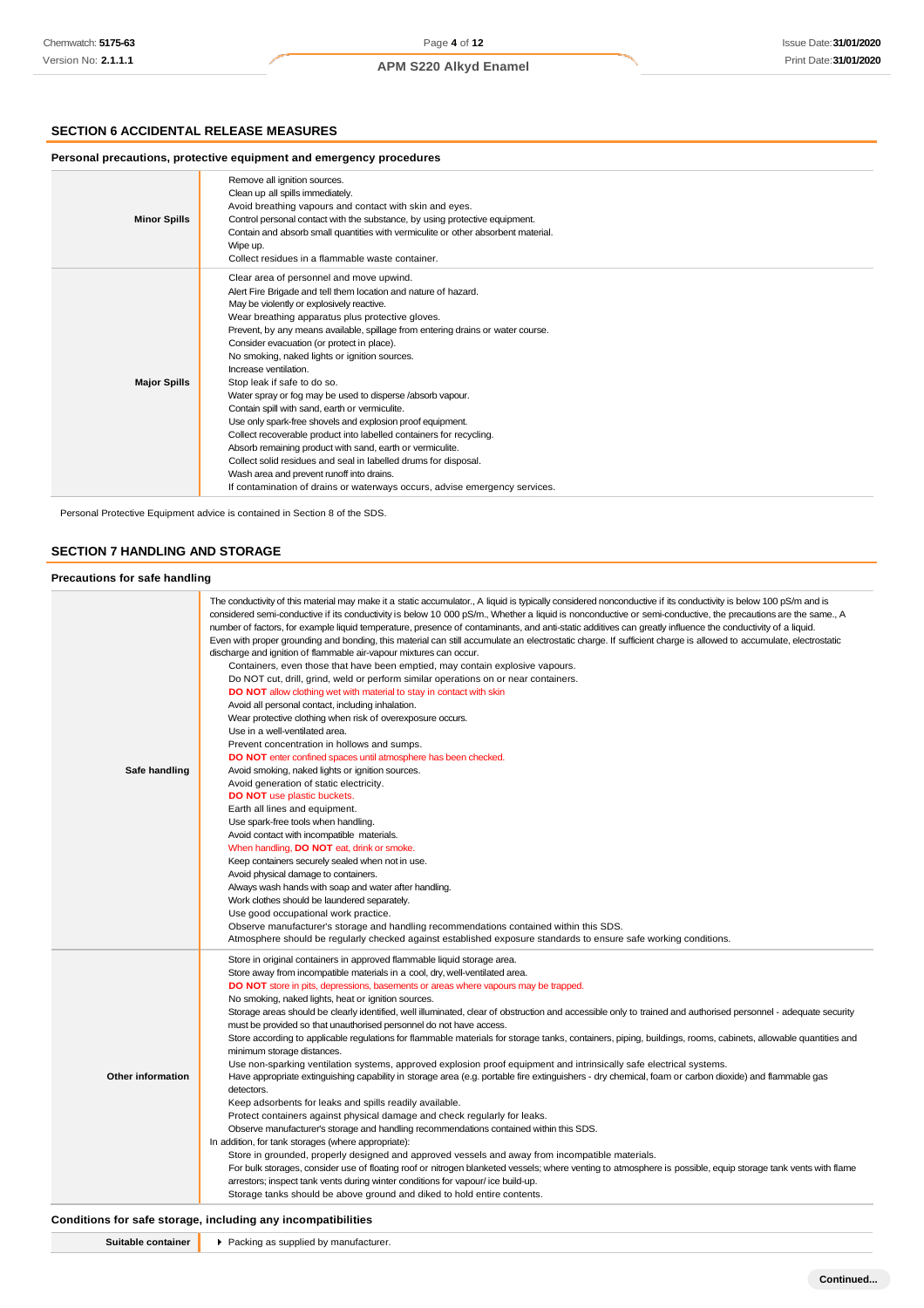|                                | Plastic containers may only be used if approved for flammable liquid.<br>Check that containers are clearly labelled and free from leaks.<br>For low viscosity materials (i): Drums and jerry cans must be of the non-removable head type. (ii): Where a can is to be used as an inner package, the can<br>must have a screwed enclosure.<br>For materials with a viscosity of at least 2680 cSt. (23 deg. C)<br>For manufactured product having a viscosity of at least 250 cSt. (23 deg. C)<br>Manufactured product that requires stirring before use and having a viscosity of at least 20 cSt (25 deg. C): (i) Removable head packaging; (ii) Cans with<br>friction closures and (iii) low pressure tubes and cartridges may be used.<br>Where combination packages are used, and the inner packages are of glass, there must be sufficient inert cushioning material in contact with inner and outer<br>packages<br>In addition, where inner packagings are glass and contain liquids of packing group I there must be sufficient inert absorbent to absorb any spillage, unless<br>the outer packaging is a close fitting moulded plastic box and the substances are not incompatible with the plastic.                                                                                                                                                                                                                                                                                                                                                                                                                                                                                                                                                                                                                                                                                                                                                                                                                                                                                                                                                                                                                                                                                                                                                                                                                                                                                                                                                                                                                                                                                                                                                                                                                                                                                                                                                                                                                                                                                                                                                                                                                                                                                                                                                                                                                                                                                                                   |
|--------------------------------|--------------------------------------------------------------------------------------------------------------------------------------------------------------------------------------------------------------------------------------------------------------------------------------------------------------------------------------------------------------------------------------------------------------------------------------------------------------------------------------------------------------------------------------------------------------------------------------------------------------------------------------------------------------------------------------------------------------------------------------------------------------------------------------------------------------------------------------------------------------------------------------------------------------------------------------------------------------------------------------------------------------------------------------------------------------------------------------------------------------------------------------------------------------------------------------------------------------------------------------------------------------------------------------------------------------------------------------------------------------------------------------------------------------------------------------------------------------------------------------------------------------------------------------------------------------------------------------------------------------------------------------------------------------------------------------------------------------------------------------------------------------------------------------------------------------------------------------------------------------------------------------------------------------------------------------------------------------------------------------------------------------------------------------------------------------------------------------------------------------------------------------------------------------------------------------------------------------------------------------------------------------------------------------------------------------------------------------------------------------------------------------------------------------------------------------------------------------------------------------------------------------------------------------------------------------------------------------------------------------------------------------------------------------------------------------------------------------------------------------------------------------------------------------------------------------------------------------------------------------------------------------------------------------------------------------------------------------------------------------------------------------------------------------------------------------------------------------------------------------------------------------------------------------------------------------------------------------------------------------------------------------------------------------------------------------------------------------------------------------------------------------------------------------------------------------------------------------------------------------------------------------------------------|
| <b>Storage incompatibility</b> | For alkyl aromatics:<br>The alkyl side chain of aromatic rings can undergo oxidation by several mechanisms. The most common and dominant one is the attack by oxidation at benzylic<br>carbon as the intermediate formed is stabilised by resonance structure of the ring.<br>Following reaction with oxygen and under the influence of sunlight, a hydroperoxide at the alpha-position to the aromatic ring, is the primary oxidation product<br>formed (provided a hydrogen atom is initially available at this position) - this product is often short-lived but may be stable dependent on the nature of the<br>aromatic substitution; a secondary C-H bond is more easily attacked than a primary C-H bond whilst a tertiary C-H bond is even more susceptible to attack<br>by oxygen<br>Monoalkylbenzenes may subsequently form monocarboxylic acids; alkyl naphthalenes mainly produce the corresponding naphthalene carboxylic acids.<br>Oxidation in the presence of transition metal salts not only accelerates but also selectively decomposes the hydroperoxides.<br>Hock-rearrangement by the influence of strong acids converts the hydroperoxides to hemiacetals. Peresters formed from the hydroperoxides undergo<br>Criegee rearrangement easily.<br>Alkali metals accelerate the oxidation while CO2 as co-oxidant enhances the selectivity.<br>Microwave conditions give improved yields of the oxidation products.<br>Photo-oxidation products may occur following reaction with hydroxyl radicals and NOx - these may be components of photochemical smogs.<br>Oxidation of Alkylaromatics: T.S.S Rao and Shubhra Awasthi: E-Journal of Chemistry Vol 4, No. 1, pp 1-13 January 2007<br>Vigorous reactions, sometimes amounting to explosions, can result from the contact between aromatic rings and strong oxidising agents.<br>Aromatics can react exothermically with bases and with diazo compounds.<br>Low molecular weight alkanes:<br>May react violently with strong oxidisers, chlorine, chlorine dioxide, dioxygenyl tetrafluoroborate.<br>May react with oxidising materials, nickel carbonyl in the presence of oxygen, heat.<br>Are incompatible with nitronium tetrafluoroborate(1-), halogens and interhalogens<br>may generate electrostatic charges, due to low conductivity, on flow or agitation.<br>Avoid flame and ignition sources<br>Redox reactions of alkanes, in particular with oxygen and the halogens, are possible as the carbon atoms are in a strongly reduced condition. Reaction with<br>oxygen (if present in sufficient quantity to satisfy the reaction stoichiometry) leads to combustion without any smoke, producing carbon dioxide and water. Free<br>radical halogenation reactions occur with halogens, leading to the production of haloalkanes. In addition, alkanes have been shown to interact with, and bind to,<br>certain transition metal complexes<br>Interaction between chlorine and ethane over activated carbon at 350 deg C has caused explosions, but added carbon dioxide reduces the risk. The violent<br>interaction of liquid chlorine injected into ethane at 80 deg C/10 bar becomes very violent if ethylene is also present A mixture prepared at -196 deg C with<br>either methane or ethane exploded when the temp was raised to -78 deg C. Addition of nickel carbonyl to an n-butane-oxygen mixture causes an explosion at<br>20-40 deg C.<br>Alkanes will react with steam in the presence of a nickel catalyst to give hydrogen. |

# **SECTION 8 EXPOSURE CONTROLS / PERSONAL PROTECTION**

# **Control parameters**

# **OCCUPATIONAL EXPOSURE LIMITS (OEL)**

| <b>INGREDIENT DATA</b>                                                        |                                                                           |                      |                     |               |               |               |  |
|-------------------------------------------------------------------------------|---------------------------------------------------------------------------|----------------------|---------------------|---------------|---------------|---------------|--|
| Source                                                                        | Ingredient                                                                | <b>Material name</b> | <b>TWA</b>          | <b>STEL</b>   | Peak          | <b>Notes</b>  |  |
| Singapore Permissible<br><b>Exposure Limits of Toxic</b><br><b>Substances</b> | naphtha petroleum, heavy, hydrodesulfurised                               | Stoddard solvent     | 525 mg/m3 / 100 ppm | Not Available | Not Available | Not Available |  |
| <b>EMERGENCY LIMITS</b>                                                       |                                                                           |                      |                     |               |               |               |  |
| Ingredient                                                                    | <b>Material name</b>                                                      |                      |                     | TEEL-1        | TEEL-2        | TEEL-3        |  |
| naphtha petroleum, heavy,<br>hydrodesulfurised                                | Stoddard solvent; (Mineral spirits, 85% nonane and 15% trimethyl benzene) |                      | $100$ ppm           | 350 ppm       | 29500 ppm     |               |  |
| Ingredient                                                                    | <b>Original IDLH</b><br><b>Revised IDLH</b>                               |                      |                     |               |               |               |  |
| naphtha petroleum, heavy,<br>hydrodesulfurised                                | 29,500 mg/m3                                                              |                      | 20,000 mg/m3        |               |               |               |  |
| lead(2+) isooctanoate, basic                                                  | 700 mg/m3<br>100 mg/m3                                                    |                      |                     |               |               |               |  |

# **Exposure controls**

| Appropriate engineering<br>controls | Engineering controls are used to remove a hazard or place a barrier between the worker and the hazard. Well-designed engineering controls can be highly<br>effective in protecting workers and will typically be independent of worker interactions to provide this high level of protection.<br>The basic types of engineering controls are:<br>Process controls which involve changing the way a job activity or process is done to reduce the risk.<br>Enclosure and/or isolation of emission source which keeps a selected hazard "physically" away from the worker and ventilation that strategically "adds" and<br>"removes" air in the work environment. Ventilation can remove or dilute an air contaminant if designed properly. The design of a ventilation system must match<br>the particular process and chemical or contaminant in use.<br>Employers may need to use multiple types of controls to prevent employee overexposure.<br>For flammable liquids and flammable gases, local exhaust ventilation or a process enclosure ventilation system may be required. Ventilation equipment should<br>be explosion-resistant.<br>Air contaminants generated in the workplace possess varying "escape" velocities which, in turn, determine the "capture velocities" of fresh circulating air<br>required to effectively remove the contaminant. |
|-------------------------------------|--------------------------------------------------------------------------------------------------------------------------------------------------------------------------------------------------------------------------------------------------------------------------------------------------------------------------------------------------------------------------------------------------------------------------------------------------------------------------------------------------------------------------------------------------------------------------------------------------------------------------------------------------------------------------------------------------------------------------------------------------------------------------------------------------------------------------------------------------------------------------------------------------------------------------------------------------------------------------------------------------------------------------------------------------------------------------------------------------------------------------------------------------------------------------------------------------------------------------------------------------------------------------------------------------------------------------------------------------------------|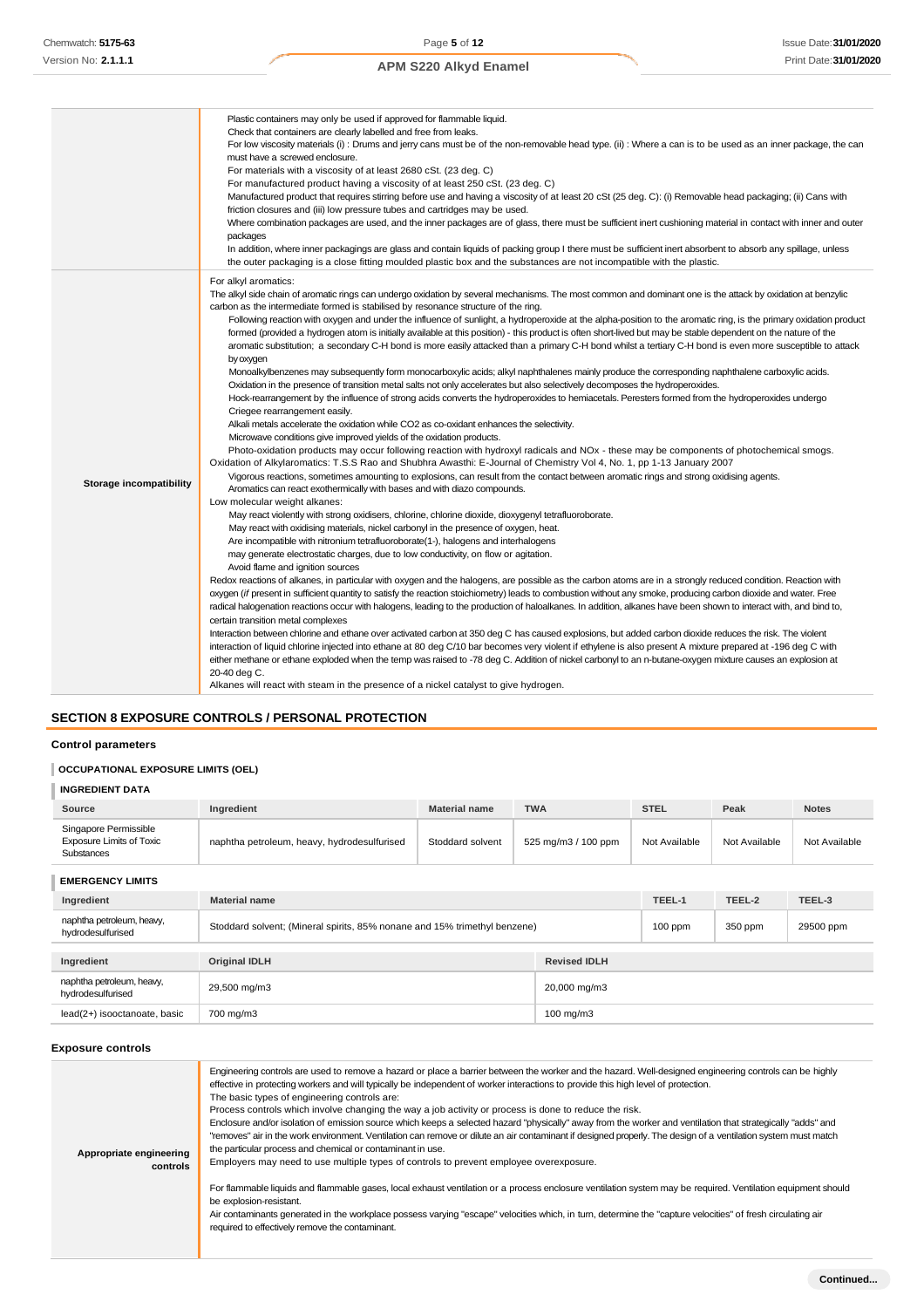|                              | Air Speed:<br>Type of Contaminant:                                                                                                                                                                                                                                                                                                                                                                                                                                                                                                                                                                                                                                                                                                                                                                                                                                                                                                                                                                                                                                                                                                                                                                                                                                                                                                                                                                                                                                                                                                                                                                                                                                                                                                                                                                                               |                                                                   |                                |
|------------------------------|----------------------------------------------------------------------------------------------------------------------------------------------------------------------------------------------------------------------------------------------------------------------------------------------------------------------------------------------------------------------------------------------------------------------------------------------------------------------------------------------------------------------------------------------------------------------------------------------------------------------------------------------------------------------------------------------------------------------------------------------------------------------------------------------------------------------------------------------------------------------------------------------------------------------------------------------------------------------------------------------------------------------------------------------------------------------------------------------------------------------------------------------------------------------------------------------------------------------------------------------------------------------------------------------------------------------------------------------------------------------------------------------------------------------------------------------------------------------------------------------------------------------------------------------------------------------------------------------------------------------------------------------------------------------------------------------------------------------------------------------------------------------------------------------------------------------------------|-------------------------------------------------------------------|--------------------------------|
|                              | solvent, vapours, degreasing etc., evaporating from tank (in still air).<br>f/min.)                                                                                                                                                                                                                                                                                                                                                                                                                                                                                                                                                                                                                                                                                                                                                                                                                                                                                                                                                                                                                                                                                                                                                                                                                                                                                                                                                                                                                                                                                                                                                                                                                                                                                                                                              |                                                                   | $0.25 - 0.5$ m/s<br>$(50-100)$ |
|                              | aerosols, fumes from pouring operations, intermittent container filling, low speed conveyer transfers, welding, spray drift, plating acid fumes,<br>$(100 - 200)$<br>pickling (released at low velocity into zone of active generation)<br>f/min.)                                                                                                                                                                                                                                                                                                                                                                                                                                                                                                                                                                                                                                                                                                                                                                                                                                                                                                                                                                                                                                                                                                                                                                                                                                                                                                                                                                                                                                                                                                                                                                               |                                                                   | $0.5-1$ m/s                    |
|                              | $1-2.5$ m/s<br>direct spray, spray painting in shallow booths, drum filling, conveyer loading, crusher dusts, gas discharge (active generation into zone of<br>$(200 - 500)$<br>rapid air motion)                                                                                                                                                                                                                                                                                                                                                                                                                                                                                                                                                                                                                                                                                                                                                                                                                                                                                                                                                                                                                                                                                                                                                                                                                                                                                                                                                                                                                                                                                                                                                                                                                                |                                                                   | f/min.)                        |
|                              | Within each range the appropriate value depends on:                                                                                                                                                                                                                                                                                                                                                                                                                                                                                                                                                                                                                                                                                                                                                                                                                                                                                                                                                                                                                                                                                                                                                                                                                                                                                                                                                                                                                                                                                                                                                                                                                                                                                                                                                                              |                                                                   |                                |
|                              | Lower end of the range                                                                                                                                                                                                                                                                                                                                                                                                                                                                                                                                                                                                                                                                                                                                                                                                                                                                                                                                                                                                                                                                                                                                                                                                                                                                                                                                                                                                                                                                                                                                                                                                                                                                                                                                                                                                           | Upper end of the range                                            |                                |
|                              | 1: Room air currents minimal or favourable to capture                                                                                                                                                                                                                                                                                                                                                                                                                                                                                                                                                                                                                                                                                                                                                                                                                                                                                                                                                                                                                                                                                                                                                                                                                                                                                                                                                                                                                                                                                                                                                                                                                                                                                                                                                                            | 1: Disturbing room air currents                                   |                                |
|                              | 2: Contaminants of low toxicity or of nuisance value only.                                                                                                                                                                                                                                                                                                                                                                                                                                                                                                                                                                                                                                                                                                                                                                                                                                                                                                                                                                                                                                                                                                                                                                                                                                                                                                                                                                                                                                                                                                                                                                                                                                                                                                                                                                       | 2: Contaminants of high toxicity                                  |                                |
|                              | 3: Intermittent, low production.                                                                                                                                                                                                                                                                                                                                                                                                                                                                                                                                                                                                                                                                                                                                                                                                                                                                                                                                                                                                                                                                                                                                                                                                                                                                                                                                                                                                                                                                                                                                                                                                                                                                                                                                                                                                 |                                                                   |                                |
|                              |                                                                                                                                                                                                                                                                                                                                                                                                                                                                                                                                                                                                                                                                                                                                                                                                                                                                                                                                                                                                                                                                                                                                                                                                                                                                                                                                                                                                                                                                                                                                                                                                                                                                                                                                                                                                                                  | 3: High production, heavy use<br>4: Small hood-local control only |                                |
|                              | 4: Large hood or large air mass in motion                                                                                                                                                                                                                                                                                                                                                                                                                                                                                                                                                                                                                                                                                                                                                                                                                                                                                                                                                                                                                                                                                                                                                                                                                                                                                                                                                                                                                                                                                                                                                                                                                                                                                                                                                                                        |                                                                   |                                |
|                              | Simple theory shows that air velocity falls rapidly with distance away from the opening of a simple extraction pipe. Velocity generally decreases with the square<br>of distance from the extraction point (in simple cases). Therefore the air speed at the extraction point should be adjusted, accordingly, after reference to<br>distance from the contaminating source. The air velocity at the extraction fan, for example, should be a minimum of 1-2 m/s (200-400 f/min.) for extraction of<br>solvents generated in a tank 2 meters distant from the extraction point. Other mechanical considerations, producing performance deficits within the extraction<br>apparatus, make it essential that theoretical air velocities are multiplied by factors of 10 or more when extraction systems are installed or used.                                                                                                                                                                                                                                                                                                                                                                                                                                                                                                                                                                                                                                                                                                                                                                                                                                                                                                                                                                                                     |                                                                   |                                |
| <b>Personal protection</b>   |                                                                                                                                                                                                                                                                                                                                                                                                                                                                                                                                                                                                                                                                                                                                                                                                                                                                                                                                                                                                                                                                                                                                                                                                                                                                                                                                                                                                                                                                                                                                                                                                                                                                                                                                                                                                                                  |                                                                   |                                |
| Eye and face protection      | Safety glasses with side shields.<br>Chemical goggles.<br>▶ Contact lenses may pose a special hazard; soft contact lenses may absorb and concentrate irritants. A written policy document, describing the wearing of<br>lenses or restrictions on use, should be created for each workplace or task. This should include a review of lens absorption and adsorption for the class of<br>chemicals in use and an account of injury experience. Medical and first-aid personnel should be trained in their removal and suitable equipment should be<br>readily available. In the event of chemical exposure, begin eye irrigation immediately and remove contact lens as soon as practicable. Lens should be removed<br>at the first signs of eye redness or irritation - lens should be removed in a clean environment only after workers have washed hands thoroughly. [CDC NIOSH<br>Current Intelligence Bulletin 59], [AS/NZS 1336 or national equivalent]                                                                                                                                                                                                                                                                                                                                                                                                                                                                                                                                                                                                                                                                                                                                                                                                                                                                     |                                                                   |                                |
| <b>Skin protection</b>       | See Hand protection below                                                                                                                                                                                                                                                                                                                                                                                                                                                                                                                                                                                                                                                                                                                                                                                                                                                                                                                                                                                                                                                                                                                                                                                                                                                                                                                                                                                                                                                                                                                                                                                                                                                                                                                                                                                                        |                                                                   |                                |
| Hands/feet protection        | ▶ Wear chemical protective gloves, e.g. PVC.<br>▶ Wear safety footwear or safety gumboots, e.g. Rubber<br>The selection of suitable gloves does not only depend on the material, but also on further marks of quality which vary from manufacturer to manufacturer. Where<br>the chemical is a preparation of several substances, the resistance of the glove material can not be calculated in advance and has therefore to be checked prior<br>to the application.<br>The exact break through time for substances has to be obtained from the manufacturer of the protective gloves and has to be observed when making a final<br>choice.<br>Suitability and durability of glove type is dependent on usage. Important factors in the selection of gloves include:<br>frequency and duration of contact,<br>• chemical resistance of glove material,<br>glove thickness and<br>• dexterity<br>Select gloves tested to a relevant standard (e.g. Europe EN 374, US F739, AS/NZS 2161.1 or national equivalent).<br>▶ When prolonged or frequently repeated contact may occur, a glove with a protection class of 5 or higher (breakthrough time greater than 240 minutes<br>according to EN 374, AS/NZS 2161.10.1 or national equivalent) is recommended.<br>▶ When only brief contact is expected, a glove with a protection class of 3 or higher (breakthrough time greater than 60 minutes according to EN 374, AS/NZS<br>2161.10.1 or national equivalent) is recommended.<br>► Some glove polymer types are less affected by movement and this should be taken into account when considering gloves for long-term use.<br>Contaminated gloves should be replaced.<br>Gloves must only be wom on clean hands. After using gloves, hands should be washed and dried thoroughly. Application of a non-perfumed moisturiser is |                                                                   |                                |
| <b>Body protection</b>       | recommended.<br>See Other protection below                                                                                                                                                                                                                                                                                                                                                                                                                                                                                                                                                                                                                                                                                                                                                                                                                                                                                                                                                                                                                                                                                                                                                                                                                                                                                                                                                                                                                                                                                                                                                                                                                                                                                                                                                                                       |                                                                   |                                |
| Other protectio <sub>n</sub> | • Overalls.<br>PVC Apron.<br>PVC protective suit may be required if exposure severe.<br>Eyewash unit.<br>Ensure there is ready access to a safety shower.<br>Some plastic personal protective equipment (PPE) (e.g. gloves, aprons, overshoes) are not recommended as they may produce static electricity.<br>For large scale or continuous use wear tight-weave non-static clothing (no metallic fasteners, cuffs or pockets).<br>Non sparking safety or conductive footwear should be considered. Conductive footwear describes a boot or shoe with a sole made from a conductive compound<br>chemically bound to the bottom components, for permanent control to electrically ground the foot an shall dissipate static electricity from the body to reduce the<br>possibility of ignition of volatile compounds. Electrical resistance must range between 0 to 500,000 ohms. Conductive shoes should be stored in lockers close<br>to the room in which they are worn. Personnel who have been issued conductive footwear should not wear them from their place of work to their homes and<br>return.                                                                                                                                                                                                                                                                                                                                                                                                                                                                                                                                                                                                                                                                                                                        |                                                                   |                                |

**Thermal hazards** Not Available

# **Respiratory protection**

Type A Filter of sufficient capacity. (AS/NZS 1716 & 1715, EN 143:2000 & 149:2001, ANSI Z88 or national equivalent)

Where the concentration of gas/particulates in the breathing zone, approaches or exceeds the "Exposure Standard" (or ES), respiratory protection is required.

Degree of protection varies with both face-piece and Class of filter; the nature of protection varies with Type of filter.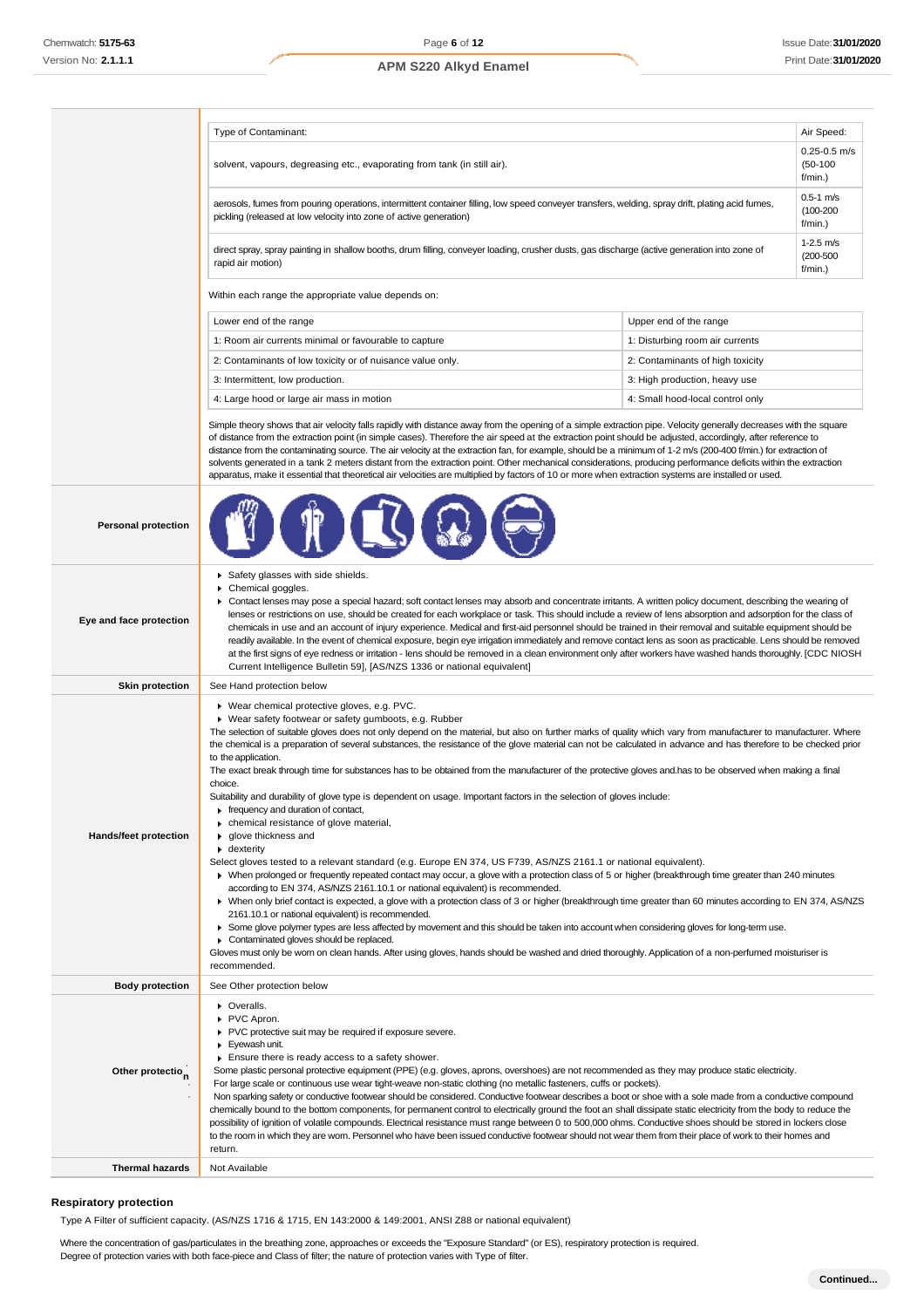| <b>Required Minimum Protection Factor</b> | <b>Half-Face Respirator</b> | <b>Full-Face Respirator</b> | <b>Powered Air Respirator</b> |
|-------------------------------------------|-----------------------------|-----------------------------|-------------------------------|
| up to $5 \times ES$                       | A-AUS / Class 1             |                             | A-PAPR-AUS / Class 1          |
| up to $25 \times ES$                      | Air-line*                   | $A-2$                       | A-PAPR-2                      |
| up to $50 \times ES$                      |                             | $A-3$                       |                               |
| $50+ x ES$                                |                             | Air-line**                  |                               |

\* - Continuous-flow; \*\* - Continuous-flow or positive pressure demand

^ - Full-face

A(All classes) = Organic vapours, B AUS or B1 = Acid gasses, B2 = Acid gas or hydrogen cyanide(HCN), B3 = Acid gas or hydrogen cyanide(HCN), E = Sulfur dioxide(SO2), G = Agricultural chemicals, K = Ammonia(NH3), Hg = Mercury, NO = Oxides of nitrogen, MB = Methyl bromide, AX = Low boiling point organic compounds(below 65 degC)

### **SECTION 9 PHYSICAL AND CHEMICAL PROPERTIES**

### **Information on basic physical and chemical properties**

Appearance White flammable liquid; does not mix with water.|Viscosity: 78-80 KU

| <b>Physical state</b>                           | Liquid         | Relative density (Water = 1)                      | $-1.08$        |
|-------------------------------------------------|----------------|---------------------------------------------------|----------------|
| Odour                                           | Not Available  | <b>Partition coefficient</b><br>n-octanol / water | Not Available  |
| <b>Odour threshold</b>                          | Not Available  | Auto-ignition temperature<br>$(^{\circ}C)$        | Not Available  |
| pH (as supplied)                                | Not Applicable | Decomposition<br>temperature                      | Not Available  |
| Melting point / freezing<br>point (°C)          | Not Available  | <b>Viscosity (cSt)</b>                            | Not Available  |
| Initial boiling point and<br>boiling range (°C) | 135-140        | Molecular weight (g/mol)                          | Not Applicable |
| Flash point (°C)                                | 35             | <b>Taste</b>                                      | Not Available  |
| <b>Evaporation rate</b>                         | Not Available  | <b>Explosive properties</b>                       | Not Available  |
| Flammability                                    | Flammable.     | <b>Oxidising properties</b>                       | Not Available  |
| Upper Explosive Limit (%)                       | Not Available  | Surface Tension (dyn/cm or<br>mN/m                | Not Available  |
| Lower Explosive Limit (%)                       | Not Available  | <b>Volatile Component (%vol)</b>                  | 50-60          |
| Vapour pressure (kPa)                           | < 1.33         | Gas group                                         | Not Available  |
| Solubility in water (g/L)                       | Immiscible     | pH as a solution (1%)                             | Not Applicable |
| Vapour density (Air = 1)                        | Not Available  | VOC g/L                                           | Not Available  |

# **SECTION 10 STABILITY AND REACTIVITY**

| Reactivity                            | See section 7                                                                                                                    |
|---------------------------------------|----------------------------------------------------------------------------------------------------------------------------------|
| <b>Chemical stability</b>             | Unstable in the presence of incompatible materials.<br>Product is considered stable.<br>Hazardous polymerisation will not occur. |
| Possibility of hazardous<br>reactions | See section 7                                                                                                                    |
| <b>Conditions to avoid</b>            | See section 7                                                                                                                    |
| Incompatible materials                | See section 7                                                                                                                    |
| Hazardous decomposition<br>products   | See section 5                                                                                                                    |

# **SECTION 11 TOXICOLOGICAL INFORMATION**

**Information on toxicological effects**

| Inhaled   | Inhalation of vapours may cause drowsiness and dizziness. This may be accompanied by sleepiness, reduced alertness, loss of reflexes, lack of co-ordination,<br>and vertigo.<br>There is some evidence to suggest that the material can cause respiratory irritation in some persons. The body's response to such irritation can cause further<br>lung damage.<br>Inhaling high concentrations of mixed hydrocarbons can cause narcosis, with nausea, vomiting and lightheadedness. Low molecular weight (C2-C12)<br>hydrocarbons can irritate mucous membranes and cause incoordination, giddiness, nausea, vertigo, confusion, headache, appetite loss, drowsiness, tremors<br>and stupor.<br>Central nervous system (CNS) depression may include general discomfort, symptoms of giddiness, headache, dizziness, nausea, anaesthetic effects, slowed<br>reaction time, slurred speech and may progress to unconsciousness. Serious poisonings may result in respiratory depression and may be fatal.<br>Inhalation of high concentrations of gas/vapour causes lung irritation with coughing and nausea, central nervous depression with headache and dizziness,<br>slowing of reflexes, fatigue and inco-ordination.<br>Exposure to white spirit may cause nausea and vertigo.<br>Although it has not been demonstrated that the material produces harm following inhalation, unusual routes of exposure have produced damage to the health of<br>at least one animal species. |
|-----------|------------------------------------------------------------------------------------------------------------------------------------------------------------------------------------------------------------------------------------------------------------------------------------------------------------------------------------------------------------------------------------------------------------------------------------------------------------------------------------------------------------------------------------------------------------------------------------------------------------------------------------------------------------------------------------------------------------------------------------------------------------------------------------------------------------------------------------------------------------------------------------------------------------------------------------------------------------------------------------------------------------------------------------------------------------------------------------------------------------------------------------------------------------------------------------------------------------------------------------------------------------------------------------------------------------------------------------------------------------------------------------------------------------------------------------------------------------------------------------|
| Ingestion | Swallowing of the liquid may cause aspiration into the lungs with the risk of chemical pneumonitis; serious consequences may result. (ICSC13733)<br>Accidental ingestion of the material may be damaging to the health of the individual.<br>Ingestion of petroleum hydrocarbons can irritate the pharynx, oesophagus, stomach and small intestine, and cause swellings and ulcers of the mucous.<br>Symptoms include a burning mouth and throat; larger amounts can cause nausea and vomiting, narcosis, weakness, dizziness, slow and shallow breathing,                                                                                                                                                                                                                                                                                                                                                                                                                                                                                                                                                                                                                                                                                                                                                                                                                                                                                                                         |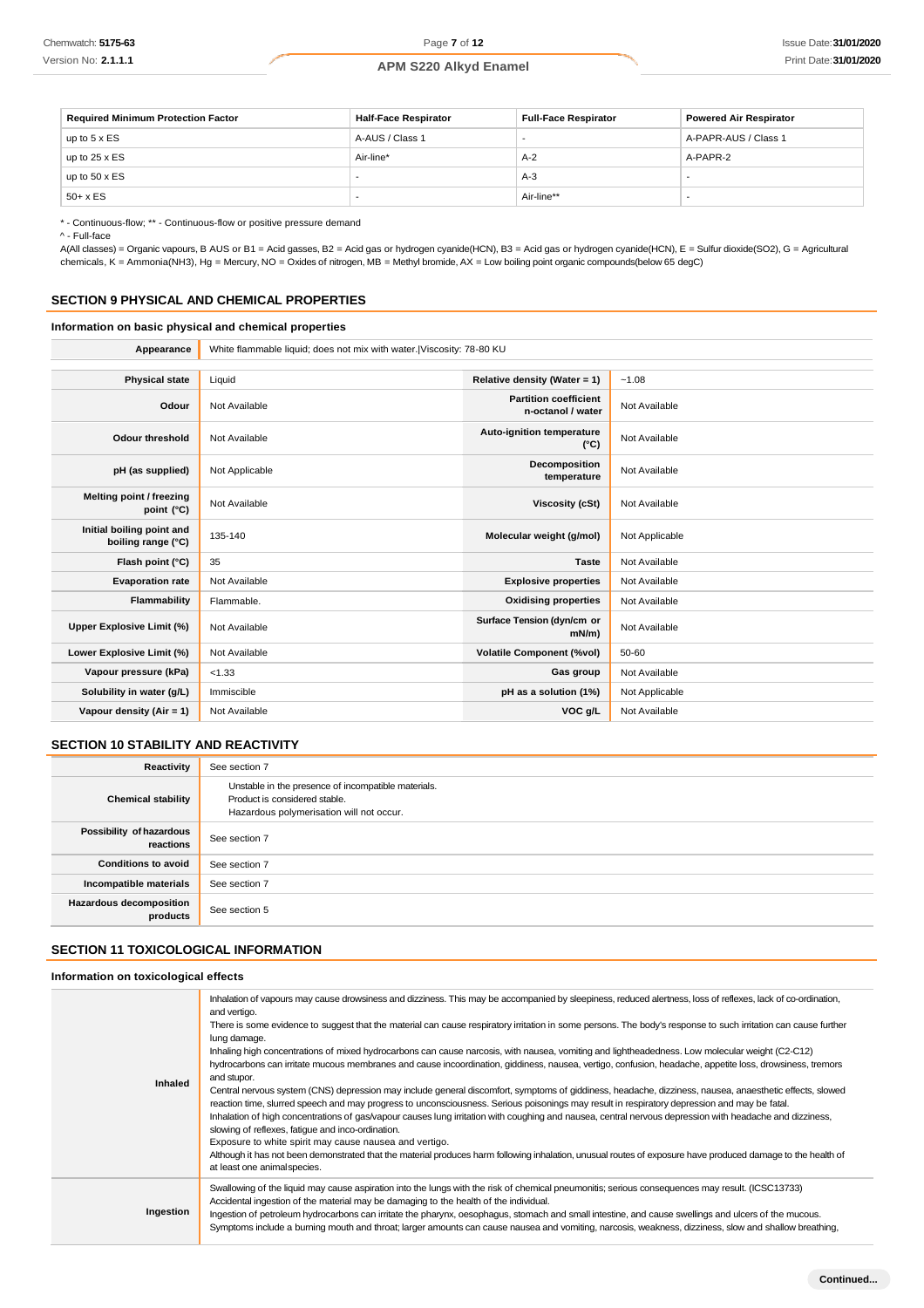|                                                | abdominal swelling, unconsciousness and convulsions.                                                                                                                                                                                                                                                                                                                                                                                                                                                                                                                                                                                                                                                                                                                                                                                                                                                                                                                                                                                                                                                                                                                                                                                          |                                    |  |
|------------------------------------------------|-----------------------------------------------------------------------------------------------------------------------------------------------------------------------------------------------------------------------------------------------------------------------------------------------------------------------------------------------------------------------------------------------------------------------------------------------------------------------------------------------------------------------------------------------------------------------------------------------------------------------------------------------------------------------------------------------------------------------------------------------------------------------------------------------------------------------------------------------------------------------------------------------------------------------------------------------------------------------------------------------------------------------------------------------------------------------------------------------------------------------------------------------------------------------------------------------------------------------------------------------|------------------------------------|--|
| <b>Skin Contact</b>                            | Repeated exposure may cause skin cracking, flaking or drying following normal handling and use.<br>Open cuts, abraded or irritated skin should not be exposed to this material<br>Entry into the blood-stream, through, for example, cuts, abrasions or lesions, may produce systemic injury with harmful effects. Examine the skin prior to the use<br>of the material and ensure that any external damage is suitably protected.<br>Skin contact with the material may damage the health of the individual; systemic effects may result following absorption.<br>Aromatic hydrocarbons may produce sensitivity and redness of the skin. They are not likely to be absorbed into the body through the skin but branched species<br>are more likely to.<br>The material may cause moderate inflammation of the skin either following direct contact or after a delay of some time. Repeated exposure can cause contact<br>dermatitis which is characterised by redness, swelling and blistering.                                                                                                                                                                                                                                              |                                    |  |
| Eye                                            | Direct eye contact with petroleum hydrocarbons can be painful, and the corneal epithelium may be temporarily damaged. Aromatic species can cause irritation<br>and excessive tear secretion.<br>There is evidence that material may produce eye irritation in some persons and produce eye damage 24 hours or more after instillation. Severe inflammation<br>may be expected with pain.<br>The liquid produces a high level of eye discomfort and is capable of causing pain and severe conjunctivitis. Comeal injury may develop, with possible<br>permanent impairment of vision, if not promptly and adequately treated.                                                                                                                                                                                                                                                                                                                                                                                                                                                                                                                                                                                                                  |                                    |  |
| Chronic                                        | Substance accumulation, in the human body, is likely and may cause some concem following repeated or long-term occupational exposure.<br>Ample evidence exists that developmental disorders are directly caused by human exposure to the material.<br>Prolonged or repeated skin contact may cause drying with cracking, irritation and possible dermatitis following.<br>Constant or exposure over long periods to mixed hydrocarbons may produce stupor with dizziness, weakness and visual disturbance, weight loss and anaemia,<br>and reduced liver and kidney function. Skin exposure may result in drying and cracking and redness of the skin.<br>Immersion of the hands and forearms in white spirits may quickly result in inflammation of the skin and follicles. Workers exposed to white spirit have reported<br>nausea and vomiting and one worker has been reported to develop aplastic anaemia, bone marrow depression and this person later died from septicaemia.<br>There has been some concern that this material can cause cancer or mutations but there is not enough data to make an assessment.<br>Chronic solvent inhalation exposures may result in nervous system impairment and liver and blood changes. [PATTYS] |                                    |  |
| APM S220 Alkyd Enamel                          | <b>TOXICITY</b><br>Not Available                                                                                                                                                                                                                                                                                                                                                                                                                                                                                                                                                                                                                                                                                                                                                                                                                                                                                                                                                                                                                                                                                                                                                                                                              | <b>IRRITATION</b><br>Not Available |  |
| naphtha petroleum, heavy,<br>hydrodesulfurised | <b>TOXICITY</b><br>Dermal (rabbit) LD50: >1900 mg/kg <sup>[1]</sup><br>Oral (rat) LD50: >4500 mg/kg <sup>[1]</sup>                                                                                                                                                                                                                                                                                                                                                                                                                                                                                                                                                                                                                                                                                                                                                                                                                                                                                                                                                                                                                                                                                                                            | <b>IRRITATION</b><br>Not Available |  |
| lead(2+) isooctanoate, basic                   | <b>TOXICITY</b><br>Not Available                                                                                                                                                                                                                                                                                                                                                                                                                                                                                                                                                                                                                                                                                                                                                                                                                                                                                                                                                                                                                                                                                                                                                                                                              | <b>IRRITATION</b><br>Not Available |  |
| Legend:                                        | 1. Value obtained from Europe ECHA Registered Substances - Acute toxicity 2.* Value obtained from manufacturer's SDS. Unless otherwise specified data<br>extracted from RTECS - Register of Toxic Effect of chemical Substances                                                                                                                                                                                                                                                                                                                                                                                                                                                                                                                                                                                                                                                                                                                                                                                                                                                                                                                                                                                                               |                                    |  |
|                                                | No significant acute toxicological data identified in literature search.<br>Studies indicate that normal, branched and cyclic paraffins are absorbed from the mammalian gastrointestinal tract and that the absorption of n-paraffins is<br>inversely proportional to the carbon chain length with little absorption above C30. With respect to the carbon chain lengths likely to be present in mineral oil                                                                                                                                                                                                                                                                                                                                                                                                                                                                                                                                                                                                                                                                                                                                                                                                                                  |                                    |  |

| APM S220 Alkyd Enamel                                    | inversely proportional to the carbon chain length, with little absorption above C30. With respect to the carbon chain lengths likely to be present in mineral oil,<br>n-paraffins may be absorbed to a greater extent that iso- or cyclo-paraffins.<br>The major classes of hydrocarbons have been shown to be well absorbed by the gastrointestinal tract in various species. In many cases, the hydrophobic<br>hydrocarbons are ingested in association with dietary lipids. The dependence of hydrocarbon absorption on concomitant triglyceride digestion and<br>absorption, is known as the "hydrocarbon continuum hypothesis", and asserts that a series of solubilising phases in the intestinal lumen, created by dietary<br>triglycerides and their digestion products, afford hydrocarbons a route to the lipid phase of the intestinal absorptive cell (enterocyte) membrane. While some<br>hydrocarbons may traverse the mucosal epithelium unmetabolised and appear as solutes in lipoprotein particles in intestinal lymph, there is evidence that most<br>hydrocarbons partially separate from nutrient lipids and undergo metabolic transformation in the enterocyte. The enterocyte may play a major role in<br>determining the proportion of an absorbed hydrocarbon that, by escaping initial biotransformation, becomes available for deposition in its unchanged form in<br>peripheral tissues such as adipose tissue, or in the liver.                                                                                                                                                                                                                                                                                                                                                                                                                                                                                                                                                                                                                                                                                                                                                                                                                                                                                                                                                                                                                                                                                                 |                 |   |  |  |
|----------------------------------------------------------|--------------------------------------------------------------------------------------------------------------------------------------------------------------------------------------------------------------------------------------------------------------------------------------------------------------------------------------------------------------------------------------------------------------------------------------------------------------------------------------------------------------------------------------------------------------------------------------------------------------------------------------------------------------------------------------------------------------------------------------------------------------------------------------------------------------------------------------------------------------------------------------------------------------------------------------------------------------------------------------------------------------------------------------------------------------------------------------------------------------------------------------------------------------------------------------------------------------------------------------------------------------------------------------------------------------------------------------------------------------------------------------------------------------------------------------------------------------------------------------------------------------------------------------------------------------------------------------------------------------------------------------------------------------------------------------------------------------------------------------------------------------------------------------------------------------------------------------------------------------------------------------------------------------------------------------------------------------------------------------------------------------------------------------------------------------------------------------------------------------------------------------------------------------------------------------------------------------------------------------------------------------------------------------------------------------------------------------------------------------------------------------------------------------------------------------------------------------------------------------------------------------------------------------------------------------|-----------------|---|--|--|
| NAPHTHA PETROLEUM.<br>HEAVY.<br><b>HYDRODESULFURISED</b> | No significant acute toxicological data identified in literature search.<br>for petroleum:<br>This product contains benzene which is known to cause acute myeloid leukaemia and n-hexane which has been shown to metabolize to compounds which are<br>neuropathic.<br>This product contains toluene. There are indications from animal studies that prolonged exposure to high concentrations of toluene may lead to hearing loss.<br>This product contains ethyl benzene and naphthalene from which there is evidence of tumours in rodents<br>Carcinogenicity: Inhalation exposure to mice causes liver tumours, which are not considered relevant to humans. Inhalation exposure to rats causes kidney<br>tumours which are not considered relevant to humans.<br>Mutagenicity: There is a large database of mutagenicity studies on gasoline and gasoline blending streams, which use a wide variety of endpoints and give<br>predominantly negative results. All in vivo studies in animals and recent studies in exposed humans (e.g. petrol service station attendants) have shown negative<br>results in mutagenicity assays.<br>Reproductive Toxicity: Repeated exposure of pregnant rats to high concentrations of toluene (around or exceeding 1000 ppm) can cause developmental<br>effects, such as lower birth weight and developmental neurotoxicity, on the foetus. However, in a two-generation reproductive study in rats exposed to gasoline<br>vapour condensate, no adverse effects on the foetus were observed.<br>Human Effects: Prolonged/repeated contact may cause defatting of the skin which can lead to dermatitis and may make the skin more susceptible to irritation<br>and penetration by other materials.<br>Lifetime exposure of rodents to gasoline produces carcinogenicity although the relevance to humans has been questioned. Gasoline induces kidney cancer in<br>male rats as a consequence of accumulation of the alpha2-microglobulin protein in hyaline droplets in the male (but not female) rat kidney. Such abnormal<br>accumulation represents lysosomal overload and leads to chronic renal tubular cell degeneration, accumulation of cell debris, mineralisation of renal medullary<br>tubules and necrosis. A sustained regenerative proliferation occurs in epithelial cells with subsequent neoplastic transformation with continued exposure. The<br>alpha2-microglobulin is produced under the influence of hormonal controls in male rats but not in females and, more importantly, not in humans. |                 |   |  |  |
| LEAD(2+) ISOOCTANOATE,<br><b>BASIC</b>                   | No significant acute toxicological data identified in literature search.                                                                                                                                                                                                                                                                                                                                                                                                                                                                                                                                                                                                                                                                                                                                                                                                                                                                                                                                                                                                                                                                                                                                                                                                                                                                                                                                                                                                                                                                                                                                                                                                                                                                                                                                                                                                                                                                                                                                                                                                                                                                                                                                                                                                                                                                                                                                                                                                                                                                                     |                 |   |  |  |
| <b>Acute Toxicity</b>                                    | ◎                                                                                                                                                                                                                                                                                                                                                                                                                                                                                                                                                                                                                                                                                                                                                                                                                                                                                                                                                                                                                                                                                                                                                                                                                                                                                                                                                                                                                                                                                                                                                                                                                                                                                                                                                                                                                                                                                                                                                                                                                                                                                                                                                                                                                                                                                                                                                                                                                                                                                                                                                            | Carcinogenicity | O |  |  |
| <b>Skin Irritation/Corrosion</b>                         | O                                                                                                                                                                                                                                                                                                                                                                                                                                                                                                                                                                                                                                                                                                                                                                                                                                                                                                                                                                                                                                                                                                                                                                                                                                                                                                                                                                                                                                                                                                                                                                                                                                                                                                                                                                                                                                                                                                                                                                                                                                                                                                                                                                                                                                                                                                                                                                                                                                                                                                                                                            | Reproductivity  | ✔ |  |  |
|                                                          |                                                                                                                                                                                                                                                                                                                                                                                                                                                                                                                                                                                                                                                                                                                                                                                                                                                                                                                                                                                                                                                                                                                                                                                                                                                                                                                                                                                                                                                                                                                                                                                                                                                                                                                                                                                                                                                                                                                                                                                                                                                                                                                                                                                                                                                                                                                                                                                                                                                                                                                                                              |                 |   |  |  |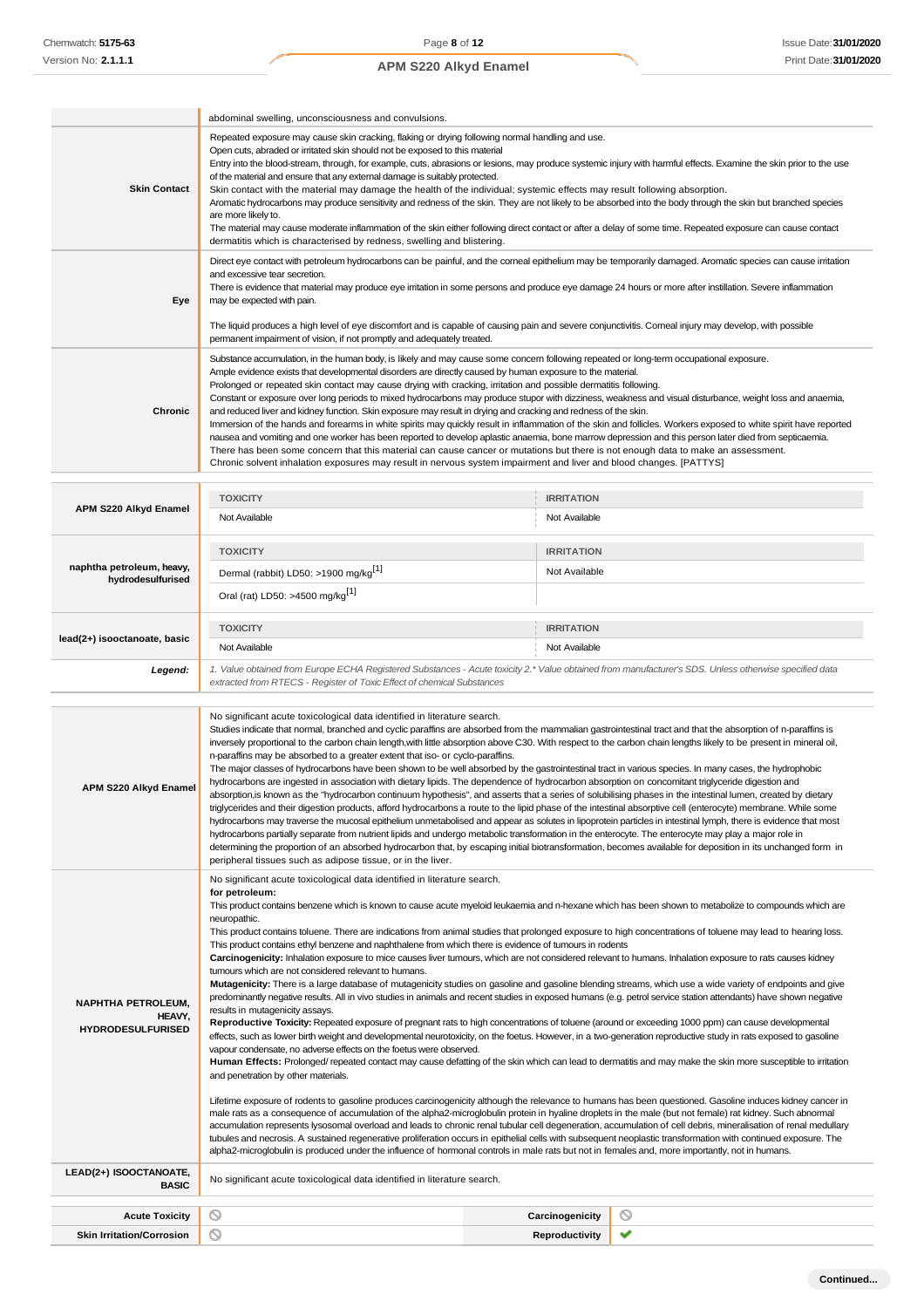**Toxicity**

### **APM S220 Alkyd Enamel**

| Serious Eye<br>  Damage/Irritation          | <b>STOT - Single Exposure</b>   | ູ                                                                                        |
|---------------------------------------------|---------------------------------|------------------------------------------------------------------------------------------|
| <b>Respiratory or Skin</b><br>sensitisation | <b>STOT - Repeated Exposure</b> |                                                                                          |
| <b>Mutagenicity</b>                         | <b>Aspiration Hazard</b>        |                                                                                          |
|                                             | Legend:                         | $\blacktriangleright$ - Data available but does not fill the criteria for classification |
|                                             |                                 | $\blacktriangleright$ - Data required to make classification available                   |
|                                             |                                 | $\bigcirc$ - Data Not Available to make classification                                   |

**SECTION 12 ECOLOGICAL INFORMATION**

| <b>TOXIGILY</b>                                |                 |                      |                |         |                |
|------------------------------------------------|-----------------|----------------------|----------------|---------|----------------|
| Ingredient                                     | <b>Endpoint</b> | <b>Test Duration</b> | <b>Species</b> | Value   | Source         |
| naphtha petroleum, heavy,<br>hydrodesulfurised | EC50            | 96                   | Not Applicable | 640ma/L | Not Applicable |

Toxic to aquatic organisms, may cause long-term adverse effects in the aquatic environment.

Do NOT allow product to come in contact with surface waters or to intertidal areas below the mean high water mark. Do not contaminate water when cleaning equipment or disposing of equipment wash-waters.

Wastes resulting from use of the product must be disposed of on site or at approved waste sites.

When spilled this product may act as a typical oil, causing a film, sheen, emulsion or sludge at or beneath the surface of the body of water. The oil film on water surface may physically affect the aquatic organisms, due to the interruption of the

oxygen transfer between the air and the water

Oils of any kind can cause:

drowning of water-fowl due to lack of buoyancy, loss of insulating capacity of feathers, starvation and vulnerability to predators due to lack of mobility

lethal effects on fish by coating gill surfaces, preventing respiration

- asphyxiation of benthic life forms when floating masses become engaged with surface debris and settle on the bottom and
- adverse aesthetic effects of fouled shoreline and beaches

In case of accidental releases on the soil, a fine film is formed on the soil, which prevents the plant respiration process and the soil particle saturation. It may cause deep water infestation. For Aromatic Substances Series:

Environmental Fate: Large, molecularly complex polycyclic aromatic hydrocarbons, or PAHs, are persistent in the environment longer than smaller PAHs.

Atmospheric Fate: PAHs are 'semi-volatile substances" which can move between the atmosphere and the Earth's surface in repeated, temperature-driven cycles of deposition and volatilization. Terrestrial Fate: BTEX compounds have the potential to move through soil and contaminate ground water, and their vapors are highly flammable and explosive.

Ecotoxicity - Within an aromatic series, acute toxicity increases with increasing alkyl substitution on the aromatic nucleus. The order of most toxic to least in a study using grass shrimp and brown shrimp was dimethylnaphthalenes > methylnaphthalenes >naphthalenes. Anthrcene is a phototoxic PAH. UV light greatly increases the toxicity of anthracene to bluegill sunfish. Biological resources in strong sunlight are at more risk than those that are not. PAHs in general are more frequently associated with chronic risks.

For Hydrocarbons: log Kow 1. BCF~10.

For Aromatics: log Kow 2-3.

BCF 20-200. For C5 and greater alkanes: log Kow 3-4.5. BCF 100-1,500.

For Alkanes, Benzene, Toluene, Ethylbenzene, Xylene (BTEX):

Environmental Fate: Microbes found in many natural settings (e.g., soils, groundwater, ponds) have been shown to be capable of degrading organic compounds. Some hydrocarbons will become associated with marine sediments likely to be spread over a fairly wide area of sea floor. Under aerobic conditions, hydrocarbons degrade to water and carbon dioxide, while under anaerobic processes, they produce water, methane and carbon dioxide. Anaerobic degradation is slower than aerobic. Biodegradation can eliminate the contaminants without dispersing them throughout the environment. The rate of hydrocarbon degradation depends on the chemical composition of the product released to the environment as well as site-specific environmental factors. Hydrocarbons with condensed ring structures, such as PAHs (polycyclic aromatic hydrocarbons) with four or more rings, have been shown to be relatively resistant to biodegradation. PAHs with only 2 or 3 rings (e.g., naphthalene, anthracene) are more easily biodegraded. In almost all cases, the presence of oxygen is essential for effective biodegradation. Straight chain hydrocarbons and aromatics degrade more readily than highly branched aliphatic compounds. The n-alkanes, n-alkyl aromatics, and the aromatics in the C10-C22 range are the most readily biodegradable; n-alkanes, n-alkyl aromatics, and aromatics in the C5-C9 range are biodegradable at low concentrations by some microorganisms, but are generally preferentially removed by volatilization and thus are unavailable in most environments; n-alkanes in the C1-C4 ranges are biodegradable only by a narrow range of specialized hydrocarbon degraders; n-alkanes, n-alkyl aromatics, and aromatics above C22 are generally not available to degrading microorganisms. The ideal pH range to promote biodegradation is close to neutral (6-8). For most species, the optimal pH is slightly alkaline, that is, greater than 7. Generally, as the temperature increases, biological activity tends to increase up to a temperature where enzyme denaturation occurs.

Atmospheric Fate: Alkanes, isoalkanes, and cycloalkanes have half-lives on the order of 1-10 days, whereas alkenes, cycloalkenes, and substituted benzenes have half-lives of 1 day or less. Photochemical oxidation products include aldehydes, hydroxy compounds, nitro compounds, and peroxyacyl nitrates, Alkenes, certain substituted aromatics, and naphthalene are potentially susceptible to direct photolysis.

Aquatic Fate: Volatilization half-life predicted as 7 days (ponds), 1.5 days (rivers), 6 days (lakes). Volatilization rate of naphthalene and its substituted derivatives estimated to be slower. The lower molecular weight hydrocarbons are expected to form a "slick" on the surface of waters after release in calm seas which is expected to evaporate and enter the atmosphere where it will be degraded through reaction with hydroxy radicals. Ecotoxicity: Effects on freshwater/saltwater organisms: Hydrocarbons are hydrophobic. Such substances produce toxicity in aquatic organisms by a mechanism referred to as "non-polar narcosis" or "baseline" toxicity. Toxic effects are often observed in species such as blue mussel, water fleas, freshwater green algae, marine copepods and amphipods.

Drinking Water Standards: hydrocarbon total: 10 ug/l (UK max.). **DO NOT** discharge into sewer or waterways.

#### **Persistence and degradability**

| Ingredient | Persistence: Water/Soil               | Persistence: Air                      |  |
|------------|---------------------------------------|---------------------------------------|--|
|            | No Data available for all ingredients | No Data available for all ingredients |  |

### **Bioaccumulative potential**

| <b>Progocalitative potential</b> |                                       |
|----------------------------------|---------------------------------------|
| Ingredient                       | <b>Bioaccumulation</b>                |
|                                  | No Data available for all ingredients |
| Mobility in soil                 |                                       |
|                                  |                                       |

| Ingredient | <b>Mobility</b>                       |
|------------|---------------------------------------|
|            | No Data available for all ingredients |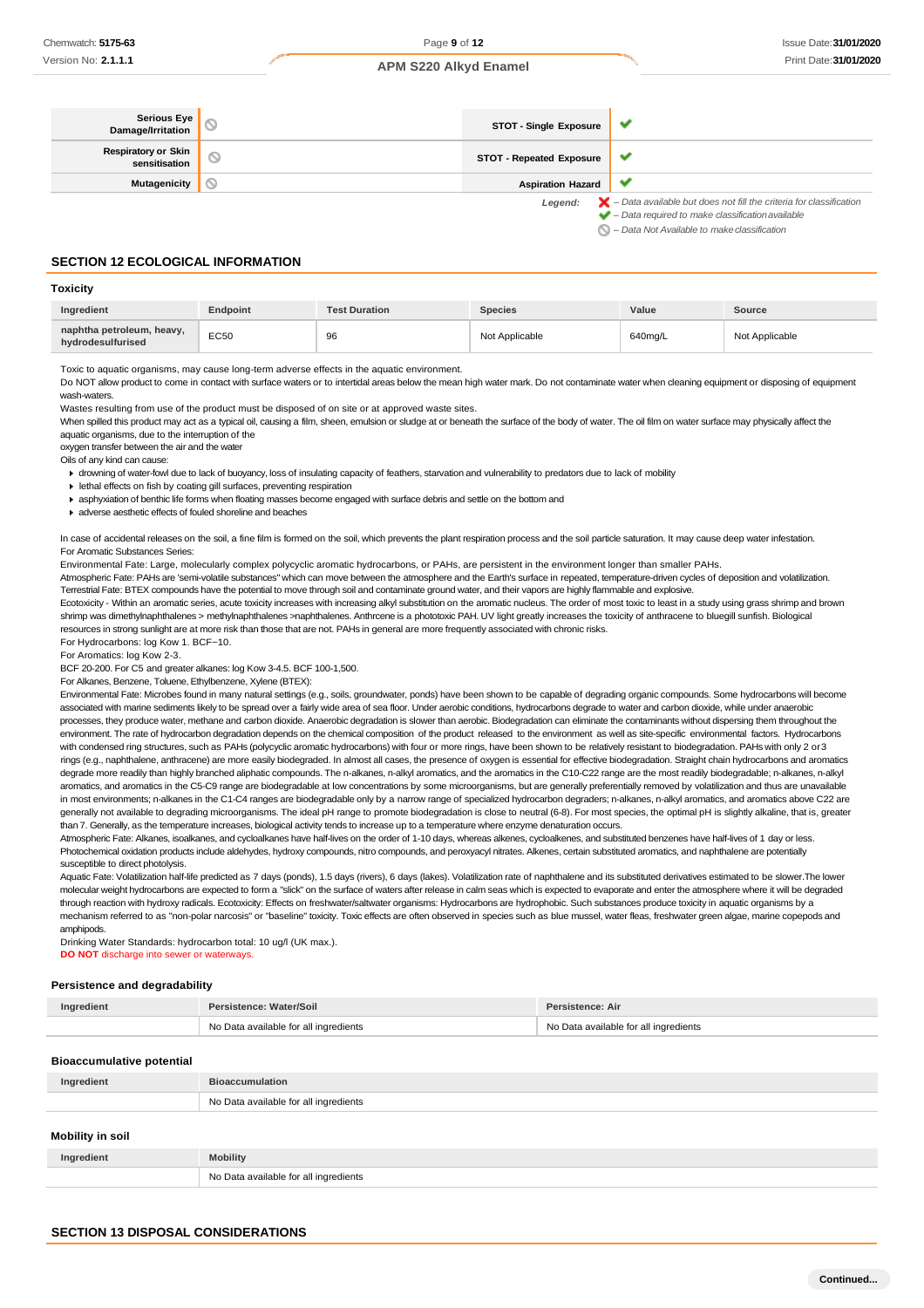| Waste treatment methods |                                                                                                                                                                                       |
|-------------------------|---------------------------------------------------------------------------------------------------------------------------------------------------------------------------------------|
|                         | Containers may still present a chemical hazard/danger when empty.                                                                                                                     |
|                         | ▶ Return to supplier for reuse/ recycling if possible.                                                                                                                                |
|                         | Otherwise:                                                                                                                                                                            |
|                         | If container can not be cleaned sufficiently well to ensure that residuals do not remain or if the container cannot be used to store the same product, then                           |
|                         | puncture containers, to prevent re-use, and bury at an authorised landfill.                                                                                                           |
|                         | ▶ Where possible retain label warnings and SDS and observe all notices pertaining to the product.                                                                                     |
|                         | Legislation addressing waste disposal requirements may differ by country, state and/ or territory. Each user must refer to laws operating in their area. In some                      |
|                         | areas, certain wastes must be tracked.                                                                                                                                                |
|                         | A Hierarchy of Controls seems to be common - the user should investigate:                                                                                                             |
|                         | $\blacktriangleright$ Reduction                                                                                                                                                       |
|                         | $\triangleright$ Reuse                                                                                                                                                                |
|                         | $\blacktriangleright$ Recycling                                                                                                                                                       |
| Product / Packaging     | Disposal (if all else fails)                                                                                                                                                          |
| disposal                | This material may be recycled if unused, or if it has not been contaminated so as to make it unsuitable for its intended use. If it has been contaminated, it may be                  |
|                         | possible to reclaim the product by filtration, distillation or some other means. Shelf life considerations should also be applied in making decisions of this type.                   |
|                         | Note that properties of a material may change in use, and recycling or reuse may not always be appropriate.                                                                           |
|                         | DO NOT allow wash water from cleaning or process equipment to enter drains.                                                                                                           |
|                         | If the may be necessary to collect all wash water for treatment before disposal.                                                                                                      |
|                         | In all cases disposal to sewer may be subject to local laws and regulations and these should be considered first.                                                                     |
|                         | • Where in doubt contact the responsible authority.                                                                                                                                   |
|                         | Recycle wherever possible.                                                                                                                                                            |
|                         | • Consult manufacturer for recycling options or consult local or regional waste management authority for disposal if no suitable treatment or disposal facility<br>can be identified. |
|                         | Dispose of by: burial in a land-fill specifically licenced to accept chemical and / or pharmaceutical wastes or Incineration in a licenced apparatus (after                           |
|                         |                                                                                                                                                                                       |
|                         | admixture with suitable combustible material).                                                                                                                                        |

Decontaminate empty containers. Observe all label safeguards until containers are cleaned and destroyed.

# **SECTION 14 TRANSPORT INFORMATION**

H

# **Labels Required**

|                         | <b>HANGINIE</b> |
|-------------------------|-----------------|
| <b>Marine Pollutant</b> | л.              |

# **Land transport (UN)**

| <b>UN number</b>             | 1263                                                                                                                                                                                          |  |  |
|------------------------------|-----------------------------------------------------------------------------------------------------------------------------------------------------------------------------------------------|--|--|
| Packing group                | Ш                                                                                                                                                                                             |  |  |
| UN proper shipping name      | PAINT (including paint, lacquer, enamel, stain, shellac, varnish, polish, liquid filler and liquid lacquer base) or PAINT RELATED MATERIAL (including paint<br>thinning or reducing compound) |  |  |
| <b>Environmental hazard</b>  | No relevant data                                                                                                                                                                              |  |  |
| Transport hazard class(es)   | Class<br>3<br>Subrisk<br>Not Applicable                                                                                                                                                       |  |  |
| Special precautions for user | Special provisions<br>163;223;367<br>5L<br>Limited quantity                                                                                                                                   |  |  |

# **Air transport (ICAO-IATA / DGR)**

| <b>UN number</b>             | 1263                                                                                                                                                                                         |                     |             |  |
|------------------------------|----------------------------------------------------------------------------------------------------------------------------------------------------------------------------------------------|---------------------|-------------|--|
| Packing group                | Ш                                                                                                                                                                                            |                     |             |  |
| UN proper shipping name      | Paint (including paint, lacquer, enamel, stain, shellac, varnish, polish, liquid filler and liquid lacquer base); Paint related material (including paint thinning or<br>reducing compounds) |                     |             |  |
| <b>Environmental hazard</b>  | No relevant data                                                                                                                                                                             |                     |             |  |
| Transport hazard class(es)   | <b>ICAO/IATA Class</b><br><b>ICAO / IATA Subrisk</b>                                                                                                                                         | 3<br>Not Applicable |             |  |
|                              | <b>ERG Code</b>                                                                                                                                                                              | 3L                  |             |  |
|                              | Special provisions                                                                                                                                                                           |                     | A3 A72 A192 |  |
| Special precautions for user | Cargo Only Packing Instructions                                                                                                                                                              |                     | 366         |  |
|                              | Cargo Only Maximum Qty / Pack                                                                                                                                                                |                     | 220L        |  |
|                              | Passenger and Cargo Packing Instructions                                                                                                                                                     |                     | 355         |  |
|                              | Passenger and Cargo Maximum Qty / Pack                                                                                                                                                       |                     | 60L         |  |
|                              | Passenger and Cargo Limited Quantity Packing Instructions                                                                                                                                    |                     | Y344        |  |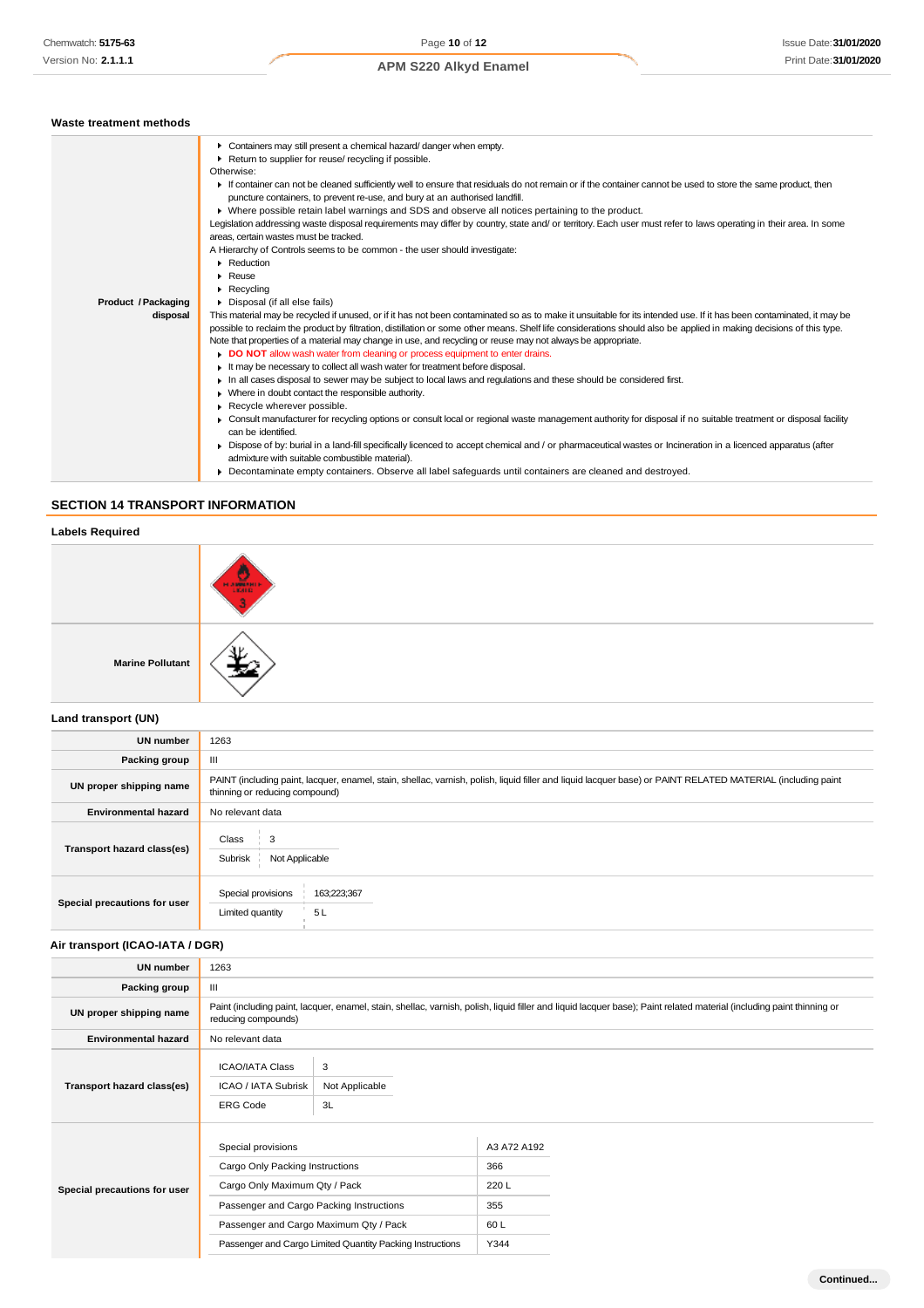Passenger and Cargo Limited Maximum Qty / Pack 10 L

#### **Sea transport (IMDG-Code / GGVSee)**

| <b>UN number</b>             | 1263                                                                                                                                                                                          |                                  |  |
|------------------------------|-----------------------------------------------------------------------------------------------------------------------------------------------------------------------------------------------|----------------------------------|--|
| Packing group                | Ш                                                                                                                                                                                             |                                  |  |
| UN proper shipping name      | PAINT (including paint, lacquer, enamel, stain, shellac, varnish, polish, liquid filler and liquid lacquer base) or PAINT RELATED MATERIAL (including paint<br>thinning or reducing compound) |                                  |  |
| <b>Environmental hazard</b>  | Marine Pollutant                                                                                                                                                                              |                                  |  |
| Transport hazard class(es)   | <b>IMDG Class</b><br>3<br><b>IMDG Subrisk</b>                                                                                                                                                 | Not Applicable                   |  |
| Special precautions for user | <b>EMS Number</b><br>Special provisions<br><b>Limited Quantities</b>                                                                                                                          | $F-E$ , S-E<br>163 223 955<br>5L |  |

# **Transport in bulk according to Annex II of MARPOL 73 / 78 and the IBC code**

| Source                                                                                | Ingredient                                  | <b>Pollution Category</b> |
|---------------------------------------------------------------------------------------|---------------------------------------------|---------------------------|
| IMO MARPOL 73/78 (Annex<br>II) - List of Noxious Liquid<br>Substances Carried in Bulk | naphtha petroleum, heavy, hydrodesulfurised |                           |

# **SECTION 15 REGULATORY INFORMATION**

# **Safety, health and environmental regulations / legislation specific for the substance or mixture**

### **NAPHTHA PETROLEUM, HEAVY, HYDRODESULFURISED(64742-82-1) IS FOUND ON THE FOLLOWING REGULATORY LISTS**

Singapore Permissible Exposure Limits of Toxic Substances

# **LEAD(2+) ISOOCTANOATE, BASIC(91671-83-9) IS FOUND ON THE FOLLOWING REGULATORY LISTS**

| Not Applicable                          |                                                                                                                                                                                            |
|-----------------------------------------|--------------------------------------------------------------------------------------------------------------------------------------------------------------------------------------------|
| <b>National Inventory</b>               | <b>Status</b>                                                                                                                                                                              |
| Australia - AICS                        | Y                                                                                                                                                                                          |
| Canada - DSL                            | N (lead(2+) isooctanoate, basic)                                                                                                                                                           |
| Canada - NDSL                           | N (naphtha petroleum, heavy, hydrodesulfurised; lead(2+) isooctanoate, basic)                                                                                                              |
| China - IECSC                           | Y                                                                                                                                                                                          |
| Europe - EINEC / ELINCS /<br><b>NLP</b> | Y                                                                                                                                                                                          |
| Japan - ENCS                            | N (naphtha petroleum, heavy, hydrodesulfurised; lead(2+) isooctanoate, basic)                                                                                                              |
| Korea - KECI                            | N (lead(2+) isooctanoate, basic)                                                                                                                                                           |
| New Zealand - NZIoC                     | Y                                                                                                                                                                                          |
| Philippines - PICCS                     | N (lead(2+) isooctanoate, basic)                                                                                                                                                           |
| <b>USA - TSCA</b>                       | N (lead(2+) isooctanoate, basic)                                                                                                                                                           |
| Legend:                                 | $Y = All$ ingredients are on the inventory<br>N = Not determined or one or more ingredients are not on the inventory and are not exempt from listing(see specific ingredients in brackets) |

# **SECTION 16 OTHER INFORMATION**

# **Other information**

### **Ingredients with multiple cas numbers**

| Name                                           | <b>CAS No</b>           |
|------------------------------------------------|-------------------------|
| naphtha petroleum, heavy,<br>hydrodesulfurised | 64742-82-1., 8052-41-3. |

Classification of the preparation and its individual components has drawn on official and authoritative sources as well as independent review by the Chemwatch Classification committee using available literature references.

A list of reference resources used to assist the committee may be found at: [www.chemwatch.net](http://www.chemwatch.net/)

The (M)SDS is a Hazard Communication tool and should be used to assist in the Risk Assessment. Many factors determine whether the reported Hazards are Risks in the workplace or other settings. Risks may be determined by reference to Exposures Scenarios. Scale of use, frequency of use and current or available engineering controls must be considered.

#### **Definitions and abbreviations**

PC-TWA: Permissible Concentration-Time Weighted Average PC-STEL: Permissible Concentration-Short Term Exposure Limit IARC: International Agency for Research on Cancer ACGIH: American Conference of Governmental Industrial Hygienists STEL: Short Term Exposure Limit